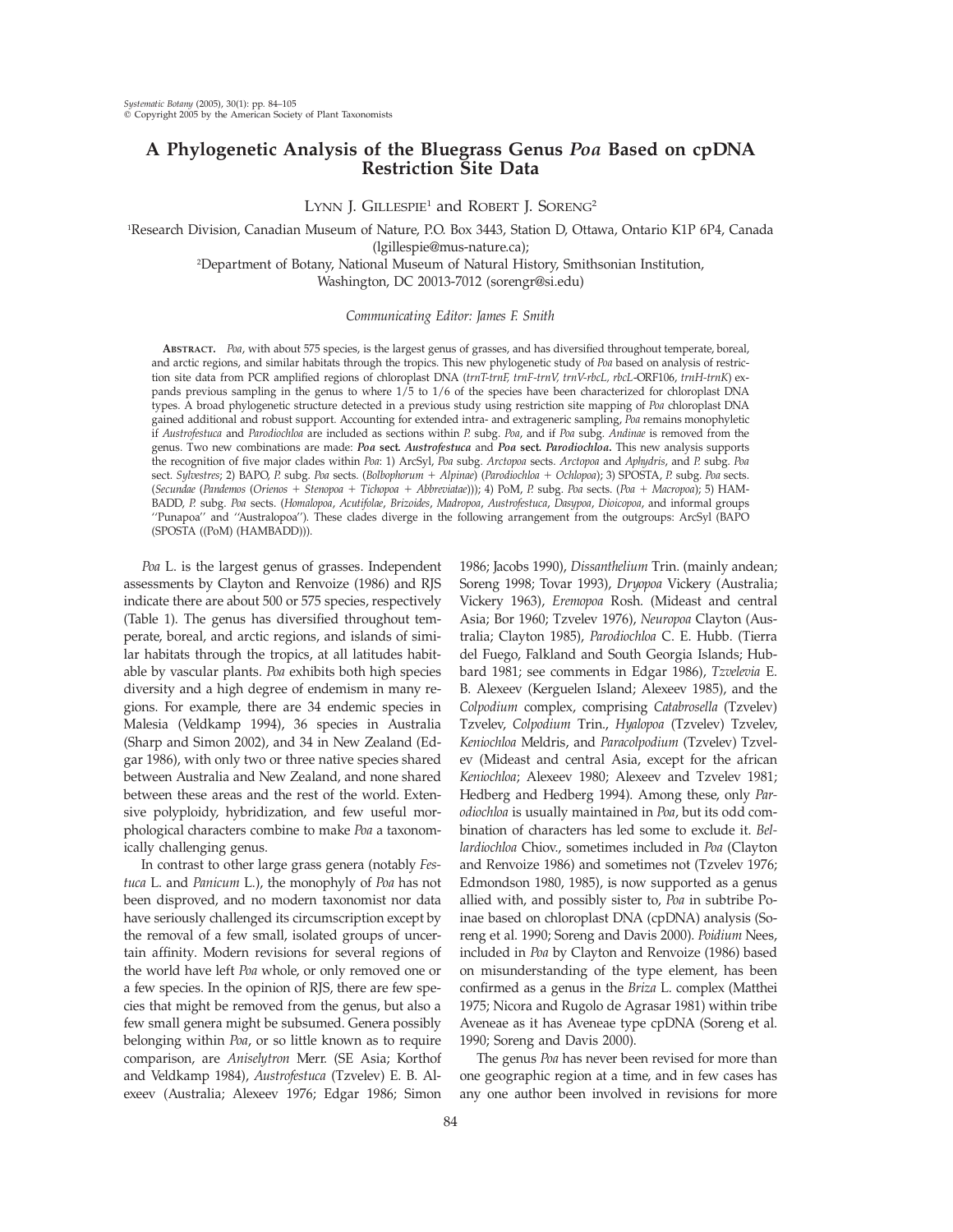than one region. Poa has been revised in Europe and Turkey (Edmondson 1978, 1980, 1985), the former USSR (Tzvelev 1976), Siberia (Olonova 1990), Russian Far East (Probatova 1985), Ethiopia and Eritrea (Phillips 1989, 1995), Iraq, Afghanistan, and Iran (Bor 1968, 1970), India, Pakistan, Nepal, Bhutan, Burma, and the Himalayas (Bor 1952a, 1952b, 1960; Melderis 1978; Rajbhandari 1991; Noltie 2002a, 2000b), Malesia (Veldkamp 1994), Australia (Vickery 1970; Simon 1993; Sharp and Simon 2002), New Zealand (Edgar 1986), and USA, Canada, and Latin America (Giussani 2000; Negritto and Anton 2000; Soreng et al. 2003a). A new treatment for China (Liou 2003) includes 231 validly published species, but this number is expected to decline substantially in the Flora of China, english edition (RJS with M. V. Olonova and Guanghua Zhu, in prep; the 575 world species estimate takes into account initial reductions to synonymy).

No worldwide classification of Poa currently exists, and there are few synthetic discussions of infrageneric variation within the genus as a whole (Edmondson 1975). All recent classifications are regionally based, and include those of Tzvelev (1976) for the former USSR, Edmondson (1978, 1980) for Europe, Soreng (1985, 1998) for North America, and Soreng et al. (2003a) for the New World. As understood here, Poa is divided into two small subgenera, P. subg. Arctopoa and P. subg. Andinae, and one large subgenus, P. subg. Poa (Table 1). Poa subg. Arctopoa, comprising five species, has also been recognized as a section in Poa (Tzvelev 1964) and as a separate genus (Probatova 1974, 1985). Poa subg. Andinae is a recently described subgenus (Nicora 1977, 1978) comprising a group of distinct Poa species from Patagonia, South America. Poa subg. Poa, with about 24 accepted sections identified and several recognizable infrasections, encompasses all of the other species in the genus.

Several other subgenera named within Poa are not recognized here. Poa sect. Dioicopoa had long been considered a subgenus by South American authors (Nicora 1977, 1978) and others, and was formally established in that rank by Edmondson (1978; see Soreng 1998), but clearly resolved within P. subg. Poa in cpDNA analyses (Soreng 1990; Gillespie and Boles 2001). Poa sect. Ochlopoa has been raised to a subgenus (Hylander 1953) and to a genus (Bohling and Scholz 2003), but no one has followed these treatments, and again cpDNA analysis put the section within a broadly defined P. subg. Poa (Soreng 1990; Gillespie and Boles 2001). Two other subgenera represent other genera: Poa subg. Psilantha (K. Koch) Boiss. belongs to Eragrostis Wolf. (subfam. Chloridoideae), and P. subg. Pseudopoa (K. Koch) Stapf is synonymous with the genus Eremopoa, a putatively close Asian relative of Poa (Tzvelev 1976; Clayton and Renvoize 1986).

The general phylogenetic structure of tribe Poeae

s.s. (i.e., excluding genera with Aveneae type cpDNA) was outlined based on cpDNA restriction sites (RS) and simultaneous analysis of these with morphological data by Soreng and Davis (2000). Two major lineages were detected. Subgroup 1 included subtribes Scolochloinae, Sesleriinae, Dactyliinae, Poinae, Alopecurinae, and Miliinae (Avenula (Dumort.) Dumort. and subtribes Airinae and Holcinae were also in this clade, but considered of possible hybrid origin). Poa is the largest genus in this clade. Subgroup 2 comprised subtribes Loliinae (Festuca and allies), Puccinelliinae, Cynosurinae, and Ammochloinae (= Parapholiinae), with Festuca the largest genus. Relationships within subgroup 2 have been further explored by Torrecilla and Catalán (2002) and Catalán et al. (2004) using ITS and cpDNA trnL-trnF sequence data. Their results did not agree in the placement of several subtribes; for example, subtribe Dactylidinae resolved within subgroup 2 and Puccinelliinae was allied with subtribe Poinae. No published study has yet focused on the subgroup that includes Poa.

DNA studies have been useful in delimiting Poa (Soreng and Davis 2000), interpreting its phylogenetic and biogeographic history (Soreng 1990; Gillespie and Boles 2001), identifying intergeneric hybrids (Darbyshire et al. 1992), detecting infrageneric hybridization and introgression, and characterizing infraspecific variation (Gillespie et al. 1997; Gillespie and Boles 2001). All previous phylogenetic analyses of the genus have been based on cpDNA restriction site (RS) analysis, and there have been none based on morphological data. Soreng (1990) identified five major clades and four subclades in Poa using RS analysis of whole cpDNA (mapped with various degrees of precision): (I Arctopoa + Sylvestres) ((II Caespitosae [= sect. Alpinae]) ((III Ochlopoa) (((IVA Poa+Macropoa) (IVB "Australopoa" (IVC1 Homalopoa+Dasypoa+Madropoa+"Punapoa" (IVC2 Dioicopoa, the only clade of note resolved within the IVC polytomy)))) ((VD Secundae) (VE Pandemos (Stenopoa+ Tichopoa+Abbreviatae+Oreinos)))). Gillespie et al. (1997) and Gillespie and Boles (2001), using RS analysis of PCR products of cpDNA intergenic regions, detected essentially the same phylogenetic structure in Poa. In addition, focused sampling within species demonstrated the presence of significant infraspecific cpDNA variation in some species.

Chloroplast DNA RS analysis was chosen to construct an initial phylogenetic hypothesis of Poa. RS analysis, while less robust than sequence analysis, easily allows for the analysis of large numbers of individuals, which is particularly important in initial studies of taxonomically complex genera, such as Poa, and enables characterization of species and detection of multiple haplotypes. Given the high and variable ploidy levels of Poa and the potential problems associated with nuclear based phylogenies, such as multiple gene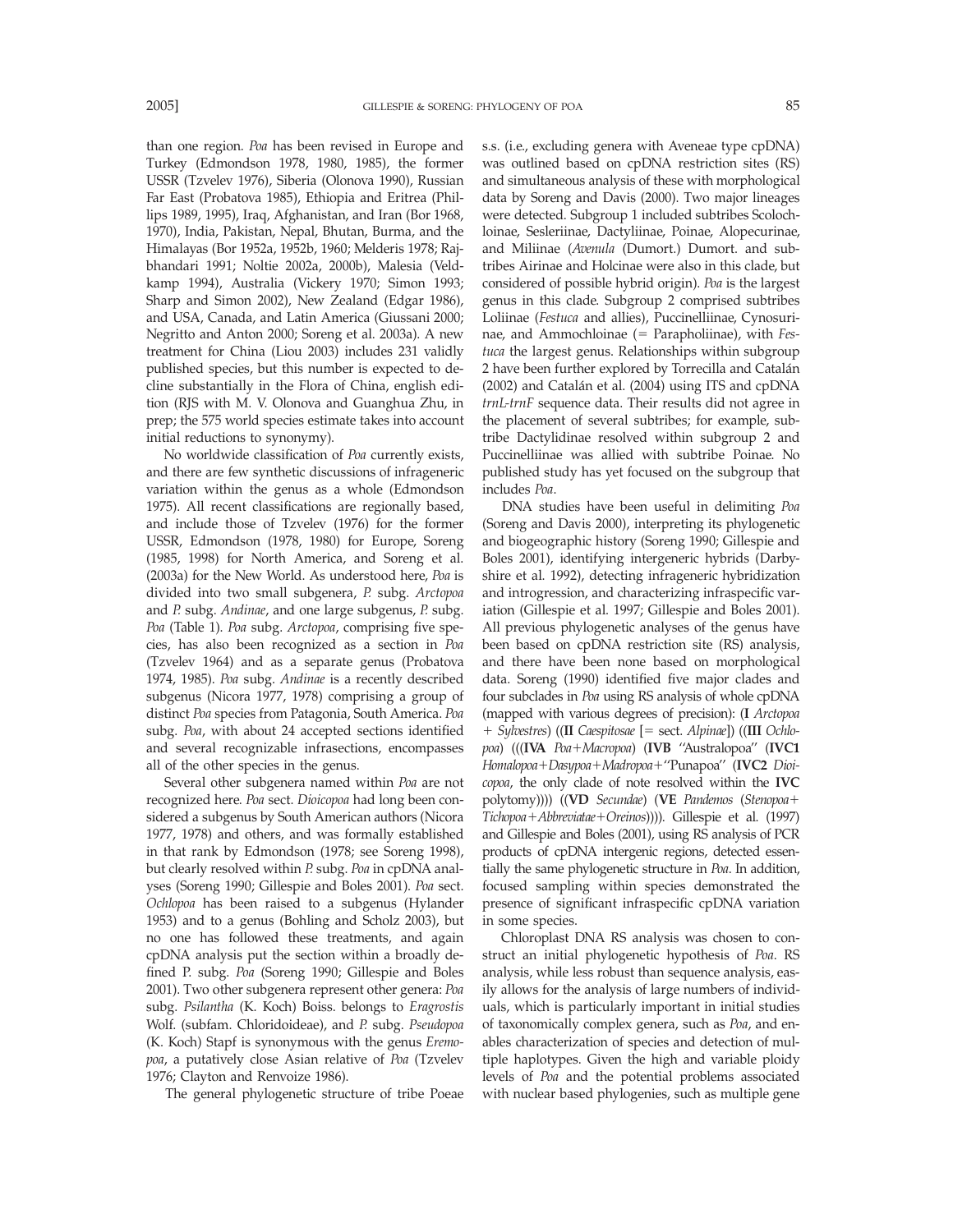| sampled by RJS, but previously unreported |                                               |                         |                          |                                              |                                                                                               |
|-------------------------------------------|-----------------------------------------------|-------------------------|--------------------------|----------------------------------------------|-----------------------------------------------------------------------------------------------|
| Subgenus                                  | Section or major species group                | cpDNA clade             | spp.<br>#                | $#$ spp.<br>sampled                          | Geographical region                                                                           |
| Andinae Nicora                            |                                               |                         | $\infty$                 | $\sim$                                       | sometimes saline<br>Far South America (wetlands,                                              |
| Arctopoa (Grisb.) Prob.                   |                                               |                         |                          |                                              | Central Asia and boreal North America                                                         |
|                                           | Aphudris (Griseb.) Trin.                      | ArcSyl                  | 4                        |                                              | Siberia, Mongolia, and Tibet (riparian, subsaline steppe)                                     |
|                                           | Arctopaa (Griseb.) Tzvelev                    | ArcSyl                  | $\overline{ }$           | $\overline{ }$                               | Boreal N Pacific and E Canada (seacoasts)                                                     |
| Poa                                       |                                               |                         |                          |                                              | Worldwide                                                                                     |
|                                           | Abbreviatae Tzvelev                           | <b>SPOSTA</b>           |                          | 4                                            | Beringia and W North American cordillera (arctic-alpine)                                      |
|                                           | Acutifoliae Potztal                           | HAMBADD                 | 6272                     | $\overline{\odot}$ – $\stackrel{a}{\circ}$ – | South America (andean wet meadows)                                                            |
|                                           | Alpinae (Nyman) Stapf                         | <b>BAPO</b>             |                          |                                              | Europe (montane), 1 circumboreal (low arctic-alpine)                                          |
|                                           | Austrofestuca (Tzvelev) Soreng & L. J.        | HAMBADD                 |                          |                                              | Australia and New Zealand (coastal dunes)                                                     |
|                                           | Gillespie (s.str.)                            |                         |                          |                                              |                                                                                               |
|                                           |                                               |                         |                          |                                              |                                                                                               |
|                                           | Graebn.<br>Bolbophorum Asch. &                | <b>BAPO</b>             | $\overline{17}$          |                                              | Mediterranean (grasslands and forest openings)                                                |
|                                           | Brizoides Potztal                             | HAMBADD                 | $\sim$                   | $- 0$                                        | Japan and Australia (dunes and clay pan margins)                                              |
|                                           | Dasypoa (Pilg.) Soreng                        | HAMBADD                 | S                        |                                              | Central and South America (andean, open ground)                                               |
|                                           | Dioicopoa E. Desv.                            | HAMBADD                 | 29                       |                                              | South America, 1 North America (steppe, prairie, alpine)                                      |
|                                           | Homalopoa Dumort.s.lat. (incl. Diversipoa     | HAMBADD                 | 51                       | $\Omega$                                     | Worldwide, mainly 60°N to 40°S (cool temperate meadows, for-                                  |
|                                           | Chrtek & V. Jirásek)                          |                         |                          |                                              | est openings, and montane grasslands)                                                         |
|                                           | Leptophyllae J.R. Edm.                        |                         | $\overline{ }$           |                                              | E Central Europe (mountain slopes)                                                            |
|                                           | Tzvelev<br>Macropoa F. Herm. ex               | PoM                     | 12                       |                                              |                                                                                               |
|                                           |                                               |                         |                          |                                              | Asia (steppe)                                                                                 |
|                                           | Madropoa Soreng                               | HAMBADD                 | $\Box$                   | 6(8)                                         | W North America (coastal dunes, montane grasslands and mead-                                  |
|                                           |                                               |                         |                          |                                              | (WS)                                                                                          |
|                                           | Monandropoa Parodi                            |                         |                          | $\mathbf{I}$                                 | South America (andean steppe)                                                                 |
|                                           | Nanopoa J.R. Edm.                             |                         |                          | $\mathbf{I}$                                 | S Europe (alpine, calciphile)                                                                 |
|                                           | Nivicolae (Roshev.) Prob.                     |                         | 4                        |                                              | Far East Russia and Siberia (alpine meadows)                                                  |
|                                           | Ochlopoa Asch. & Graebn.                      | <b>BAPO</b>             | $\circ$                  | $\hat{\vec{c}}$                              | Mediterranean, Middle East, and Far East Asia (temperate, open                                |
|                                           |                                               |                         |                          |                                              | ground to low alpine)                                                                         |
|                                           | Oreinos Asch. & Grabn.                        | <b>SPOSTA</b>           |                          |                                              | Circumboreal (wet subalpine to low arctic)                                                    |
|                                           | Pandemos Asch. & Graebn.                      | <b>SPOSTA</b>           |                          |                                              | Mediterranean (meadows and forest openings)                                                   |
|                                           | Parodiochloa (C.E. Hubb.) Soreng & L. J.      | <b>BAPO</b>             | $\sim \sim$ $-$          | $D \rightarrow D$                            | Falkland, Magellanic and South Georgia Islands (coastal mead-                                 |
|                                           | Gillespie                                     |                         |                          |                                              | ows and cliffs)                                                                               |
|                                           | Pauciflorae Pilg. ex Potztal (s.l.)           | HAMBADD?                | 35                       |                                              | Borneo and New Guinea (mountain forest to alpine)                                             |
|                                           | Plicatae Pilg. ex Potztal                     | HAMBADD?                | $\overline{\phantom{a}}$ |                                              | Argentina (andean steppe)                                                                     |
|                                           | Poa                                           | PoM                     | $38\,$                   | $\circledcirc$                               | Circumarctic-boreal (mesic meadows to tundra)                                                 |
|                                           |                                               | <b>SPOSTA</b>           | $\circ$                  | (11)<br>$\infty$                             |                                                                                               |
|                                           | Secundae Soreng                               |                         |                          |                                              | North America, 1 Wrangell I., 2 Far South America (meadows,                                   |
|                                           |                                               |                         |                          |                                              | steppe, and open tundra)                                                                      |
|                                           | Stenopoa Dumort.                              | <b>SPOSTA</b>           | 59                       | $\circ$                                      | Circumboreal, 1 South America (meadow, steppe, alpine and tun-                                |
|                                           |                                               |                         |                          |                                              | dra)                                                                                          |
|                                           | Tichopoa Asch. & Graebn.<br>Sylvestres Soreng | <b>SPOSTA</b><br>ArcSyl |                          | $\sim$                                       | Europe, possibly native in North America (mesic meadows)<br>North America (temperate forests) |
|                                           | ''Australopoa''                               | <b>HAMBADD</b>          | $\frac{5}{3}$            | $\frac{1}{2}$                                | Australia, few New Zealand (coastal to alpine grasslands and                                  |
|                                           |                                               |                         |                          |                                              | forest openings)                                                                              |
|                                           |                                               |                         |                          |                                              |                                                                                               |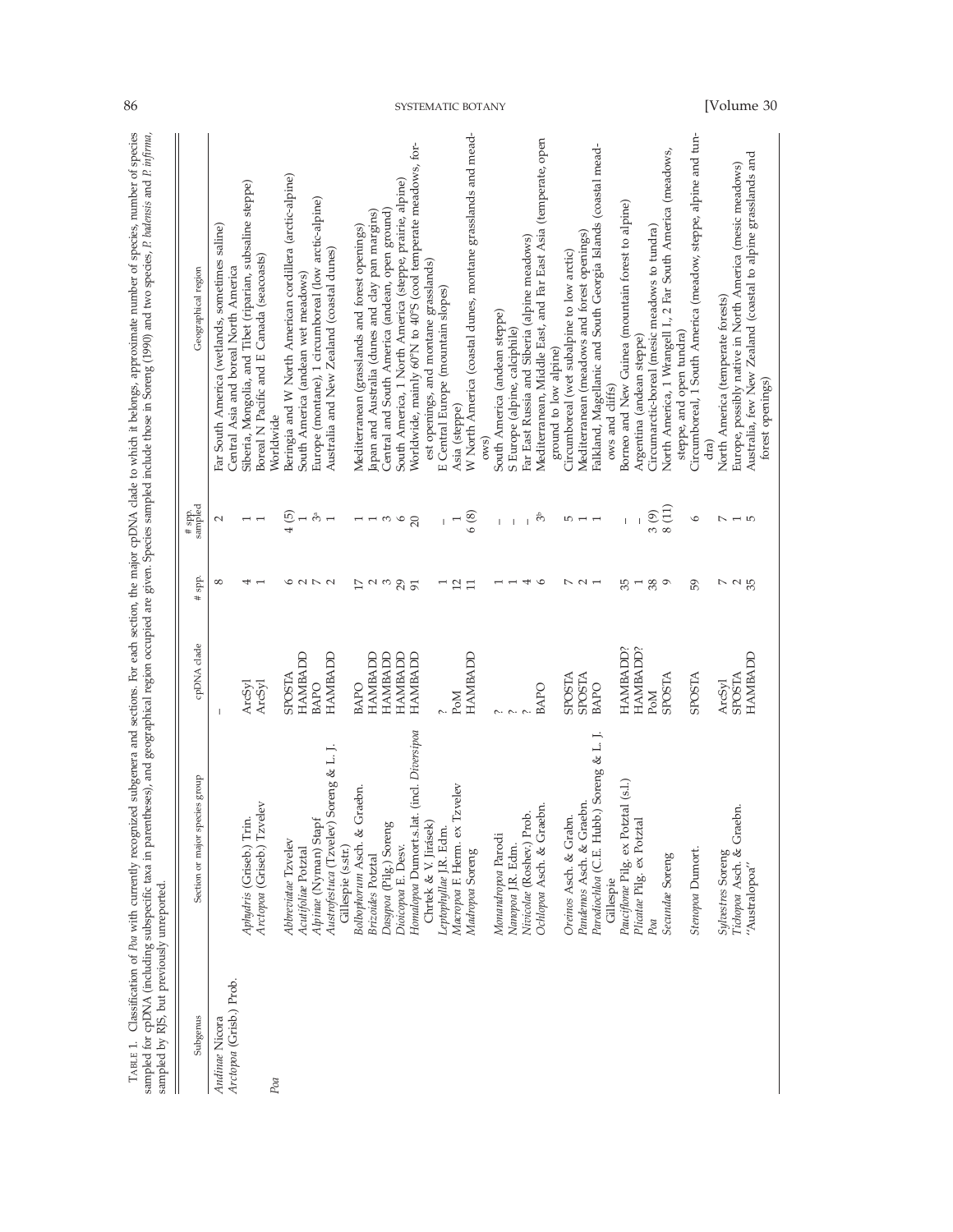| Subgenus     | Section or major species group | cpDNA clade    | # spp. | # spp.<br>sampled | Geographical region                                            |
|--------------|--------------------------------|----------------|--------|-------------------|----------------------------------------------------------------|
|              |                                |                |        |                   |                                                                |
|              | Jubatae''                      |                |        |                   | <b>EE</b> Mediterranean (sandy coastal meadows)                |
|              | Jew Zealand (uncharacterized)  | HAMBADD?       |        |                   | New Zealand (coastal to alpine grasslands and forest openings) |
|              |                                | <b>HAMBADD</b> |        |                   | South America (andean steppe and puna)                         |
| Poa?         | "Punapoa"<br>Other             |                |        |                   | Africa, Arabia, India, Himalayas, and China                    |
|              | iphonocoleus Hitchc            |                |        |                   | Jawaii (cliffs)                                                |
|              | Jarwinianae"                   |                |        |                   | Aagellanic Islands (wet rocks)                                 |
|              | Neuropoa''                     |                |        |                   | ustralia (dry interior, periodically innundated)               |
|              | )ueenslandae''                 |                |        |                   | <b>JE</b> Australia (rainforest margins)                       |
| <b>OTALS</b> |                                |                | 575    | 98 (110)          |                                                                |

TABLE 1. Continued.

copies and pseudogenes, a chloroplast based phylogeny was preferred over a nuclear phylogeny as a first step. Recent DNA sequence studies by Torrecilla and Catalán (2002) and Catalán et al. (2004) on Festuca and allies have shown the nuclear and cpDNA phylogenies to be largely congruent, with conflict explained by past reticulation events.

Interspecific, intergeneric, and intertribal hybridization are a reality in the grasses. Although hybridization has long been postulated as a major source of variation in the grasses (Stebbins 1950), few wide crosses have been identified outside of experimental studies, and fewer yet (mostly in the wheat tribe, Triticeae) have been investigated in detail using sophisticated genetic analyses (Mason-Gamer 2001; Anderson 2002; Kishii 2002; Li 2002). Stabilized reticulation events of the distant past are difficult and time consuming to identify and characterize. To improve our understanding of this phenomenon in Poa, we believe that possible events should first be identified and characterized by deep sampling in the genus, including multiple populations of a species, and by comparison of cpDNA phylogenetic hypotheses with the traditional classifications based on morphology. From there, more detailed studies can focus on taxa that appear to be misplaced.

Here we present a new analysis of cpDNA lineages in Poa, following Gillespie's protocols, with extended world-wide and taxonomic diversity sampling. The goals of the study are to reassess the phylogenetic hypothesis of Soreng (1990), compare with previous classification systems (Tzvelev 1976; Edmondson 1980; Soreng 1998), identify contradictions in placements between cpDNA and traditional data, and evaluate the status of allied genera and isolated elements within  $P<sub>0a</sub>$ 

# **MATERIALS AND METHODS**

Taxa Sampled. Seventy seven species (plus an additional ten infraspecific taxa) of Poa were chosen as a representative sectional, geographical, and morphological sample of worldwide diversity in the genus (Table 2). All three currently recognized subgenera of Poa were sampled, plus most sections and major species groups (Table 1). This included a species, P. atropidiformis, recently transferred to Dissanthelium, and another, P. flabellata, sometimes treated as the monotypic genus Parodiochloa. Species were included from all major geographic regions with the exception of Malesia and Africa. Material was unavailable for several small sections and species groups currently recognized in Europe and Russia, one section from the Hawaiian Islands, and two sections and three species groups from the southern hemisphere (Table 1). In addition, two genera, Austrofestuca and Dryopoa, considered as closely related to and possibly congeneric with Poa were sampled. The number of individuals sampled per species and subspecies of Poa ranged from one to 60 and one to 44, respectively.

Based on our previous cpDNA results (Gillespie and Boles 2001) P. ammophila is treated here as a distinct species rather than as a subspecies of P. hartzii (Soreng 1991). In addition, several collections treated as P. pratensis subsp. pratensis in our previous study were subsequently redetermined as P. pratensis subsp. alpigena (RJS, 2003). Collections of P. pratensis subsp. agassizensis (B. Boivin & D.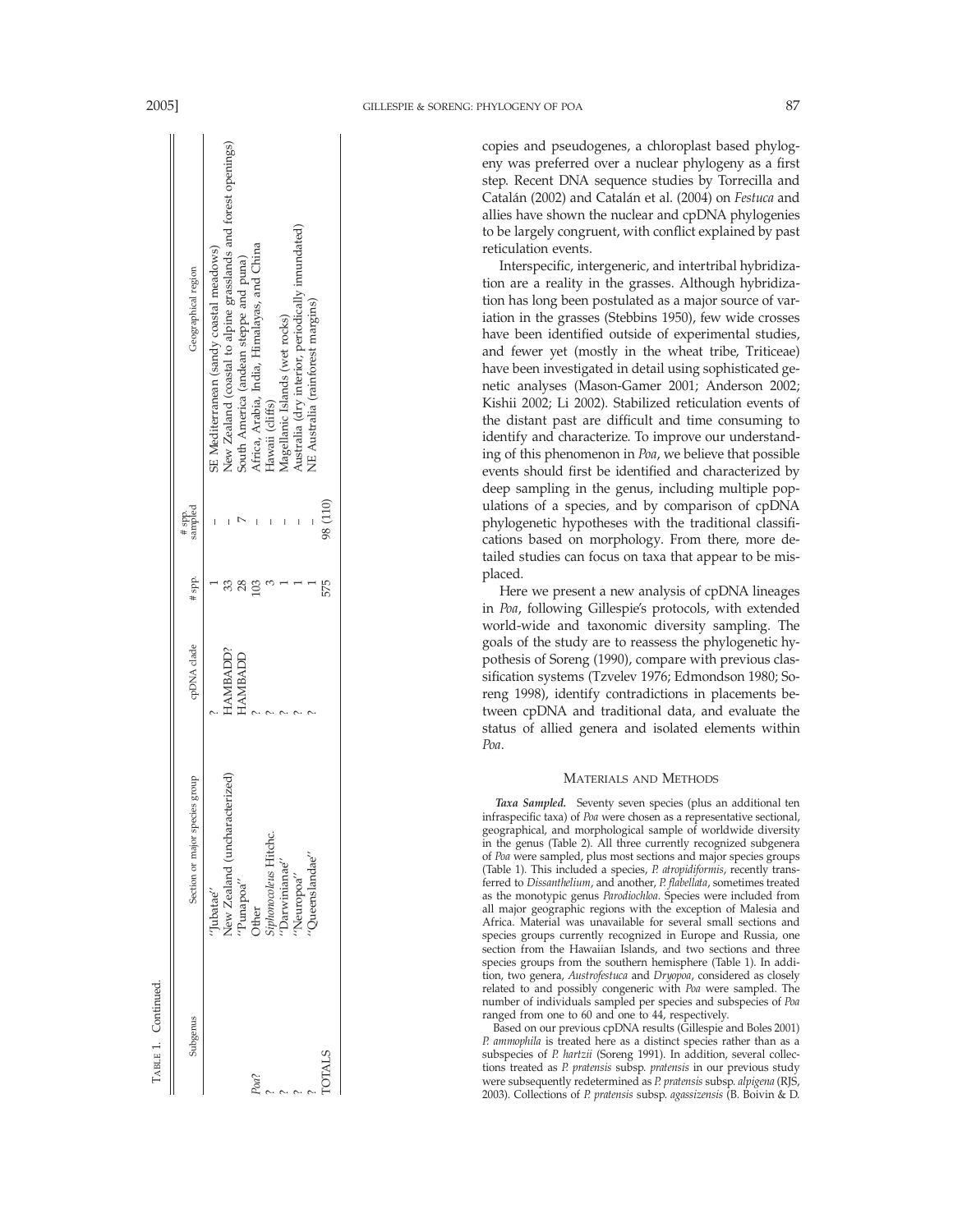TABLE 2. Species of Poa, genera putatively related to Poa (Austrofestuca, Dryopoa), and outgroups (Arctagrostis, Arctophila, Dupontia, Festuca, Lachnagrostis, Phippsia, and Puccinellia) sampled for cpDNA analysis. Data are presented in the following sequence: Taxon, Section, ETU, Population location, Vouchers. Four vouchers indicated by "1" are from Soreng's (1990) cpDNA study. Specimens of P. pratensis subsp. pratensis s.l. indicated by "2" and specimens of P. pratensis subsp. alpigena indicated by "3" were previously identified as P. pratensis subsp. agassizensis and P. pratensis subsp. pratensis, respectively (Gillespie and Boles 2001). The collection of Festuca rubra (from Nicolson I., 69°53'N 129°02'W) lacks a herbarium voucher, but was identified based on leaf anatomy of silica gel dried leaf sample by L. Consaul (Canadian Museum of Nature). The two collections of P. flabellata are unvouchered collections made by Stony Wright in 2000 from the Falkland (Cape Dolphin, 51°14.165'S 58°57.882'W) and South Georgia Islands (Grytviken, 54°16.921'S 36°29.662'W).

Arctagrostis latifolia (R. Br.) Griseb., Arctagrostis, Canada, Nunavut, Gillespie et al. 6586, 6587 (CAN)

Arctophila fulva (Trin.) Rupr., Arctophila, Canada, Northwest Territories, Aiken 99-230 (CAN)

Austrofestuca pubinervis (Vickery) B. K. Simon, Austrofestuca pubinervis, Australia, Peterson et al. 14504 (US)

Dryopoa dives (F. Muell.) Vickery, Dryopoa, Australia, Soreng 5920 (US)

Dupontia fisheri R. Br., Dupontia, Canada, Nunavut, Gillespie et al. 6589, 6699 (CAN)

Festuca rubra L., Festuca, Canada, Northwest Territories

Lachnagrostis filiformis (G. Forst.) Trin., Lachnagrostis, Australia, Jacobs 8477 (NSW)

Phippsia algida (Sol.) R. Br., Phippsia, Canada, Nunavut, Gillespie 6253, 6668-1(CAN)

Poa abbreviata R. Br., sect. Abbreviatae, abbreviata, Canada, Nunavut, Gillespie 5724, 5731, 5810, 5814, 5816, 5818, 5957, 5959, 6028 (CAN); Poa abbreviata subsp. pattersonii (Vasey) Á. Löve, D. Löve & B. M. Kapoor, sect. Abbreviatae, abbrev pattersonii, USA, Alaska, Soreng 6292-1 (US); Poa acinaciphylla E. Desv., sect. Acutifoliae, acinaciphylla, Chile, Soreng 7169 (US); Poa alpina L., sect. Alpinae, alpina, Canada, Nunavut, Gillespie 5717, 5723, 6749-1 (CAN); Canada, Yukon, Soreng 5995-1 (US); Canada, Newfoundland, Djan-Chekar 00-126 (CAN); USA, Colorado, Gillespie 6299 (CAN); Poa alsodes A. Gray, sect. Sylvestres, alsodes, Canada, Quebec, Gillespie 6467 (CAN); Poa cf. altaica Trin., sect. Stenopoa, altaica, China, Tibet, Soreng 5530 (US); Poa ammophila A. E. Porsild, sect. Secundae, ammophila1, Canada, Northwest Territories, Gillespie 5851, 5869, 5870, 5882, 5883, 5890, 5892, 5908, 5910, 5911, 5912, 5915, 5916, 5921, 5933, 6397, 6398, 6403, 6405, 6448, 6451 (CAN); ammophila2, Canada, Northwest Territories, Gillespie 5909 (CAN); Poa andina Trin., subg. Andinae, andina, Chile, Soreng 7182 (US); Poa androgyna Hack., "Punapoa", androgyna1, Chile, Peterson & Soreng 15707 (US); androgyna2, Chile, Peterson et al. 14637 (US); Poa annua L., sect. Ochlopoa, annua1, Canada, Ontario, Gillespie 6284 (CAN); Canada, British Columbia, Gillespie 6288 (CAN); annua2, Canada, British Columbia, Gillespie 6285 (CAN); Poa arachnifera Torrey, sect. Dioicopoa, arachnifera, USA, Oklahoma, Soreng 5801 (US); Poa arctica R. Br. subsp. arctica, sect. Poa, arctica arctica, Canada, Nunavut, Gillespie 5701, 5702, 5705, 5706, 5709, 5781, 5830, 5842, 6045, 6055, 6062, 6071, 6072, 6647 (CAN); Canada, Northwest Territories, Gillespie 5941, 6435 (CAN); Svalbard, Haügen 740-4 (O); Poa arctica subsp. caespitans Simmons ex. Nannf., sect. Poa, arctica caespitans, Canada, Nunavut, Gillespie 5704, 5722, 5843, 5964, 6041, 6044, 6068, 6069 (CAN); Svalbard, Haügen 078-5 (O); Poa arctica subsp. lanata (Scribn. & Merr.) Soreng, sect. Poa, arctica lanata, USA, Alaska, Soreng 6104-1, 6019-1, 6075-1 (US); Poa arctica, viviparous form, sect. Poa, arctica viv, USA, Alaska, Soreng 6037-1, 6055-2, 6106 (US); Poa arida Vasey, sect. Secundae, arida, USA, Oklahoma, Soreng 5802 (US); Poa asperifolia Bor., sect. Stenopoa?, asperifolia, China, Tibet, Soreng 5654 (US); Poa atropidiformis Hack., sect. Homalopoa s.l., atropidiformis, Chile, Soreng 7364 (US); Poa autumnalis Elliot, sect. Sylvestres, autumnalis, USA, Maryland, Soreng 4680 (US)

Poa bajaensis Soreng, sect. Homalopoa, bajaensis, Mexico, Peterson & Cayouette 15189 (US); Poa bulbosa L., sect. Bolbophorum, bulbosa1, USA, Nevada (introd. from Eur.), Soreng 5814 (US); bulbosa2, Spain, Catalán 13-2000 (UZ); bulbosa3, USA, Oregon (introd. from Eur.), Soreng 5952, 5958 (US)

Poa chaixii Vill., sect. Homalopoa, chaixii, Russia, St. Petersberg, Soreng 4677 (US); Poa chambersii Soreng, sect. Homalopoa, chambersii, USA, Oregon, Soreng 5858 (US); Poa compressa L., sect. Tichopoa, compressa, Canada, Quebec, Gillespie 6457 (CAN); USA, Colorado, Gillespie 6289 (CAN); Poa curtifolia Scribn., sect. Secundae, curtifolia, USA, Washington, Soreng 6347c1 (US); Poa cusickii subsp. epilis (Scribn.) W. A. Weber, sect. Madropoa, cusickii epilis, USA, Washington, Soreng 6350 (US); Poa cusickii Vasey subsp. pallida Soreng, sect. Madropoa, cusickii pallida1, USA, Nevada, Soreng 5829 (US); cusickii pallida2, USA, Nevada ("hansenii form"), Soreng 5830 (US); Poa cuspidata Nutt., sect. Homalopoa, cuspidata, USA, Maryland, Soreng 4679-3 (US)

Poa diaboli Soreng & Keil, sect. Madropoa, diaboli, USA, California, Frenzel & Haines s.n. (OBI); Poa drummondiana Nees, sect. Brizoides, drummondiana, Australia, Peterson et al. 14510 (US)

Poa eminens J. Presl, subg. Arctopoa sect. Arctopoa, eminens, Canada, Labrador, Gillespie 7010-3 (CAN); USA, Alaska, Soreng 6022 (US)

Poa fawcettiae Vickery, "Australopoa", fawcettiae, Australia, Soreng 5919 (US); Poa fendleriana (Steud.) Vasey, sect. Madropoa, fendleriana1, USA, Colorado, Gillespie 6292, 6302 (CAN); fendleriana2, USA, Colorado, Gillespie 6308 (CAN); Poa fernaldiana Nannf., sect. Oreinos, fernaldiana, USA, New Hampshire, Gillespie 7015-3, 7017-2, 7019-5 (CAN); USA, New York, Gillespie 7013 (CAN); Poa cf. fernaldiana Nannf., sect. Oreinos, fernald Baffin, Canada, Nunavut, Gillespie 6731-1, 6731-5, 6731-8, 6734-1, 6738, 6775-1 (CAN); Poa cf. fibrifera Pilg., "Punapoa", fibrifera, Chile, Peterson & Soreng 15615 (US); Poa flabellata (Lam.) Raspail, sect. Paradiochloa, flabellata, Falkland Islands, Wright 4NCD; South Georgia Islands, Wright 9NSG; Poa flexuosa Sm., sect. Oreinos, flexuosa, Norway, Brochmann 2000-3-1, 2000-3-3 (O), Brysting 96-1-17 (O)

Poa glauca Vahl, sect. Stenopoa, glauca1, Canada, Nunavut, Gillespie 5700, 5715, 5802, 5804, 5805, 5823, 5831, 5834, 5963, 6005, 6006, 6007, 6755-1 (CAN); Canada, Northwest Territories, Gillespie 5873, 5897, 5913, 5931, 6353, 6452 (CAN); USA, Colorado, Gillespie 6303 (CAN); glauca2, Canada, Nunavut, Gillespie 5841 (CAN); Canada, Northwest Territories, Gillespie 5863, 5877 (CAN); glauca3, Canada, Northwest Territories, Gillespie & Consaul 6352 (CAN); glauca4, Chile, Soreng 7287 (US); glauca5, Canada, Quebec, Gillespie 6456 (CAN); Poa glauca, viviparous form, sect. Stenopoa, glauca viv, USA, Alaska, Soreng 6128-1 (US); Poa glauca × hartzii, glauca × hartzii, Canada, Nunavut, Gillespie 6054 (CAN); Poa grandis Hand.-Mazz., sect. Homalopoa, grandis, China, Soreng 5228 (US); Poa gymnantha Pilg., "Punapoa", gymnantha, Chile, Peterson & Soreng 15656, 15730 (US)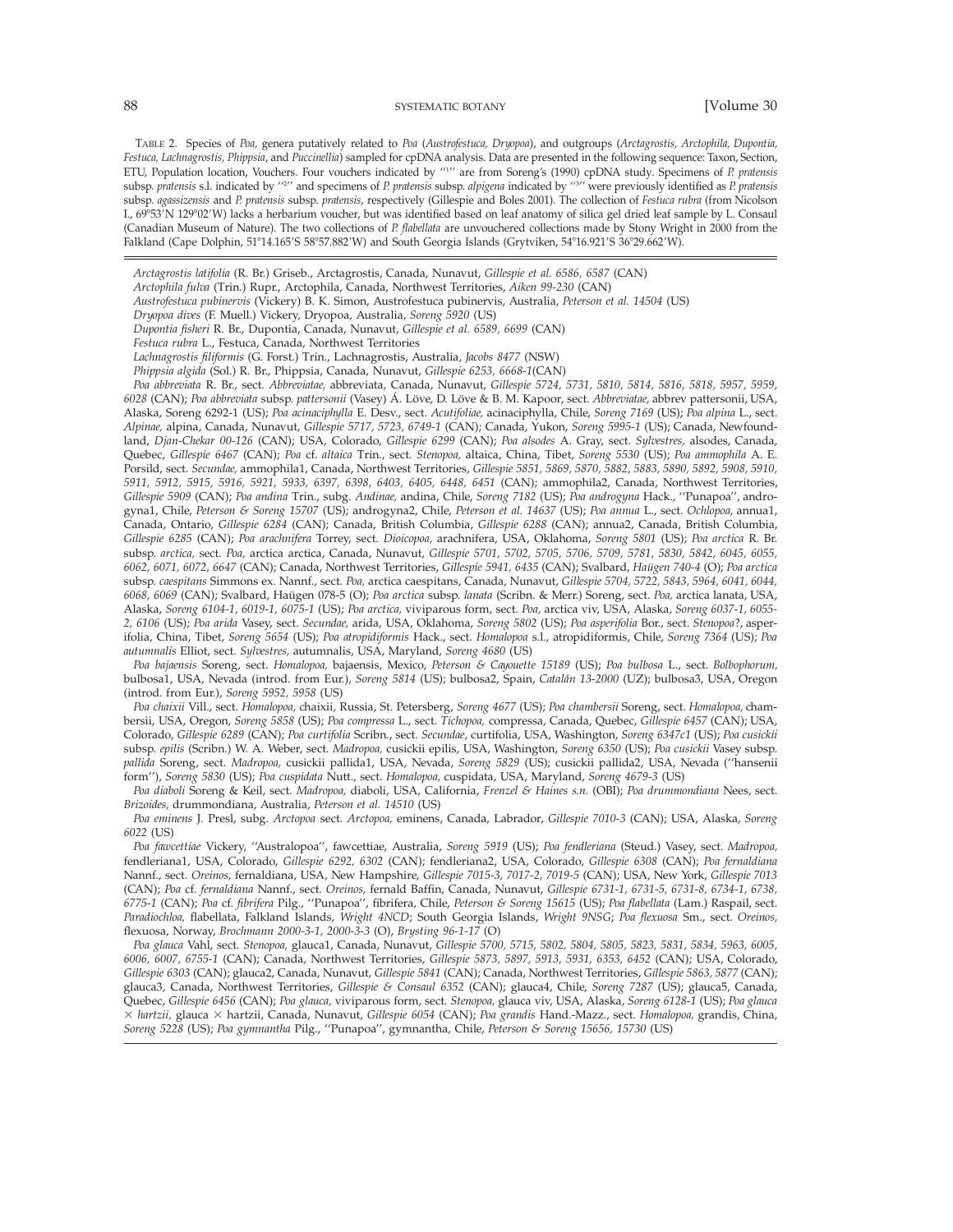#### TABLE 2. Continued.

Poa hartzii Gand. subsp. hartzii, sect. Secundae, hartzii1, Canada, Nunavut, Aiken 91-036 (CAN), Gillespie 5725, 5726, 5729, 5771, 5783, 5952, 6000, 6016, 6017, 6020, 6024, 6118, 6121, 6124 (CAN); Canada, Northwest Territoires, Gillespie 6948-9, 6974-1, 6974-2, 6974-3, 6974-4 (CAN); Svalbard, Haügen 719-3,730-4 (O), Nordal 95/5 (O); hartzii2, Canada, Nunavut, Gillespie 5738, 5740, 5807, 5824, 5833, 5835, 5849, 5945, 5960, 5988, 5990, 5997, 6130, 6146, 6319, 6323, 6333, 6351 (CAN); Canada, Northwest Territories, Gillespie 6397, 6398, 6948-7, 6951-6 (CAN); Poa hartzii subsp. hartzii, viviparous form, hartzii2 viv, Canada, Nunavut, Gillespie 6623-1, 6623-2, 6623-3, 6623-4, 6623-5, 6624-1 (CAN); Canada, Northwest Territories, Gillespie 6948-1, 6948-2, 6948-3, 6951-1, 6974-7, 6974-8, 6974-9 (CAN); USA, Alaska, Soreng 6242a-1 (US); Poa hartzii subsp. alaskana Soreng, sect. Secundae, hartzii alaskana, USA, Alaska, Soreng 6179-1, 6181-1 (US); Poa holciformis J. Presl, sect. Dioicopoa, holciformis, Chile, Soreng 7166 (US); Poa howellii Vasey & Scribn., sect. Homalopoa, howellii, USA, Oregon, Soreng 5964 (US)

Poa interior Rydb., sect. Stenopoa, interior, USA, Alaska, Soreng 6136-1, 6333, 6346-1 (US)

Poa kelloggii Vasev, sect. Sylvestres, kelloggii, USA, California, Soreng 5962 (US); Poa kurtzii R. E. Fr., "Punapoa", kurtzii, Chile, Peterson & Soreng 15654 (US)

Poa labillardieri Steud., "Australopoa", labillardieri1, Australia, Soreng 5921 (US); labillardieri2, Australia, Jacobs 8483 (NSW); Poa laetevirens R. E. Fr., sect. Dasypoa, laetevirens, Chile, Peterson & Soreng 15641 (US); Poa lanuginosa Poir., sect. Dioicopoa, lanuginosa, Chile, Soreng 7008 (US); Poa leptocoma Trin., sect. Oreinos, leptocoma, USA, Alaska, Soreng 6040-1, 6100 (US); Poa aff. lilloi Hack.,"Punapoa", lilloi, Chile, Peterson & Soreng 15676 (US)

Poa macrantha Vasey, sect. Madropoa, macrantha, USA, Oregon, Soreng 5861 (US); Poa macrocalyx Trautv. & C. A. Mey., sect. Poa, macrocalyx, USA, Alaska, Soreng 6059-1, 6089-1, 6318-2 (US); Poa marcida Hitchc., sect. Sylvestres, marcida, USA, Alaska, Soreng 5974 (US); Poa molinerii Balb., sect. Bolbophorum, molinerii, Slovakia, Stoneberg Holt SH12 (BRNU)

Poa napensis Beetle, sect. Secundae, napensis, USA, California, Soreng 2926 (US)<sup>1</sup>; Poa nemoralis L., sect. Stenopoa, nemoralis1, USA, Maryland, Soreng 5856 (US); nemoralis2, USA, Oregon, Soreng 4682 (US); nemoralis3, USA, New York, Gillespie 6282 (CAN); Poa nervosa (Hook.) Vasey, sect. Homalopoa, nervosa, USA, Oregon, Soreng 5849 (US)

Poa palustris L., sect. Stenopoa, palustris, Canada, Ontario, Gillespie 6461 (CAN); Poa paucispicula Scribn. & Merr., sect. Homalopoa (previously Oreinos), paucispicula, USA, Alaska, Soreng 6033, 6101-1, 6169 (US); Poa piperi Hitchc., sect. Madropoa, piperi, USA, California, Soreng 5961 (US); Poa porsildii Gjaerev., sect. Madropoa, porsildii, USA, Alaska, Soreng 6147-1 (US); Poa poiformis (Labill.) Druce, "Australopoa", poiformis, Australia, Jacobs 8478 (NSW), Soreng 5911 (US); Poa porphyroclados Nees, "Australopoa", porphyroclados, Australia, Peterson et al. 14476 (US); Poa pratensis L. subsp. pratensis s.l., sect. Poa, prat pratensis, Canada, Quebec, Gillespie 6455, 6458 (CAN); Canada, British Columbia, Soreng 5986-2 (US); USA, Colorado, Gillespie 6291, 6309<sup>2</sup>, 6310 (CAN); USA, New Hampshire, Gillespie 7018-4 (CAN); USA, New Mexico, Soreng 5803, 5805<sup>2</sup> (US); Poa pratensis subsp. alpigena (Lindm.) Hiitonen, sect. Poa, prat alpigena, Canada, Nunavut, Gillespie 5801, 5803, 5837, 6790-1 (CAN); Canada, Northwest Territories, Gillespie 5852<sup>3</sup>, 5858, 5866<sup>3</sup>, 5880, 5901<sup>3</sup>, 5927, 6358<sup>3</sup> (CAN); Canada, British Colombia, Soreng 6340a-1 (US); USA, Alaska, Soreng 6023c, 6041-1 (US); USA, New Hampshire, Gillespie 7016-1, 7016-2 (CAN); Svalbard, Haägen 715-4 (O); Poa pratensis subsp. alpigena var. colpodea (Th. Fr.) Soreng, sect. Poa, prat colpodea, Canada, Nunavut, Gillespie 5820, 5951, 6043 (CAN); Svalbard, Haügen 746-2 (O); Poa pratensis subsp. angustifolia (L.) Lej., sect. Poa, prat angustifolia, Canada, British Columbia (introduced from Europe), Soreng 5986-1(US); Poa pratensis subsp. irrigata (Lindm.) H. Lindb., sect. Poa, prat irrigata, USA, Alaska, Soreng 6080a (US); Poa pseudoabbreviata Roshev., sect. Abbreviatae, pseudoabbreviata, USA, Soreng 6032-1 (US)

Poa robusta Steud., subg. Andinae, robusta, Chile, Soreng 7359 (US)

Poa scaberula Hook. f., sect. Dasypoa, scaberula, Chile, Peterson & Soreng 15575 (US); Poa secunda J. Presl. subsp. secunda, sect. Secundae, secunda secunda1, USA, Washington ("canbyi" form), Native Plants Inc. POCO4247<sup>1</sup>; USA, Nevada, Soreng 5812 (US); USA, Oregon, Soreng 5951, 5859 (US); secunda secunda2, USA, Nevada, Soreng 5813 (US); secunda secunda3, Chile, Soreng 7293(US); Poa secunda subsp. juncifolia (Scribn.) Soreng, sect. Secundae, secunda juncifolia, USA, Colorado, Soreng 5809 (US); USA ("ampla" form), Sharp Bros. Seed Co.1; USA ("nevadensis" form), Davis et al. s.n. (BH)1; Poa sieberiana Spreng., "Australopoa", sieberiana, Australia, Jacobs 8482 (NSW); Poa sikkimensis (Stapf) Bor, sect. Homalopoa, sikkimensis, China, Soreng 5676 (US); Poa stenantha Trin., sect. Secundae, stenantha, USA, Alaska, Soreng 6068-1, 6099 (US); Chile, Soreng 7339 (US); Poa stuckertii (Hack.) Parodi, sect. Dioicopoa, stuckertii, Chile, Soreng 7132 (US); Poa supina Schrad., sect. Ochlopoa, supina, USA, cultivated (from Europe), Soreng 5950-2 (US); Poa sylvestris A.Gray, sect. Sylvestres, sylvestris, USA, Maryland, Soreng 4678-3 (US)

Poa tibetica Stapf, subg. Arctopoa sect. Aphydris, tibetica, China, Tibet, Soreng 5481 (US); Poa trivialis L., sect. Pandemos, trivialis, USA, Maryland (introduced from Europe), Soreng 4681-1(US)

Poa cf. urssulensis Trin., sect. Stenopoa, urssulensis, China, Tibet, Soreng 5634 (US)

Poa wheeleri Vasey, sect. Homalopoa, wheeleri1, USA, Nevada, Soreng 5825 (US); wheeleri2, USA, Washington, Soreng 5979 (US); Poa wolfii Scribn., sect. Sylvestres, wolfii, USA, Missouri, Soreng 5800 (US)

Poa sp. 1, sect. Homalopoa?, China sp1, China, Gansu, Soreng 5461(US)

Puccinellia andersonii Swallen, = Pucc angustata, Canada, Nunavut, Gillespie & Soreng 5790 (CAN); Puccinellia angustata (R. Br.) E. L. Rand. & Redfield, Pucc angustata, Canada, Nunavut, Gillespie 5732, 5733, 5784, 5786, 5836, 6159 (CAN); Puccinellia arctica (Hook.) Fernald & Weath., = Pucc angustata, Canada, Nunavut, Gillespie 5844 (CAN); Puccinellia bruggemannii T. J. Sorensen, = Pucc angustata, Canada, Nunavut, Gillespie 5813 (CAN); Puccinellia nuttalliana (Schult.) Hitchc. (syn. P. borealis Swallen), = Pucc angustata, Canada, Nunavut, Gillespie & Consaul 6453 (CAN); Puccinellia phryganodes (Trin.) Scribn. & Merr., Pucc phryganodes, Canada, Nunavut, Gillespie 5850 (CAN); Puccinellia poacea T. J. Sorensen, = Pucc angustata, Canada, Nunavut, Gillespie 5744 (CAN); Puccinellia vahliana (Liebm.) Scribn. & Merr., Pucc vahliana, Canada, Nunavut, Gillespie 5808, 6682, 6794-1 (CAN)

Löve) R. L. Taylor & MacBryde in our previous study are treated here as P. pratensis subsp. pratensis s.l., since the former taxon is poorly understood and is not the focus of this study.

son, Dupontia R. Br., Festuca, Puccinellia Parl., and Phippsia (Trin.) R. Br. One genus of tribe Aveneae was sampled: Lachnagrostis Trin.

Six outgroup genera belonging to tribe Poeae s.s. were sampled (Table 2): Arctagrostis Griseb., Arctophila (Rupr.) Rupr. ex Anders-

DNA Extraction and PCR Amplification. Total DNA was extracted from silica-gel dried leaf tissue of individual plants following methods outlined in our previous studies (Gillespie et al. 1997;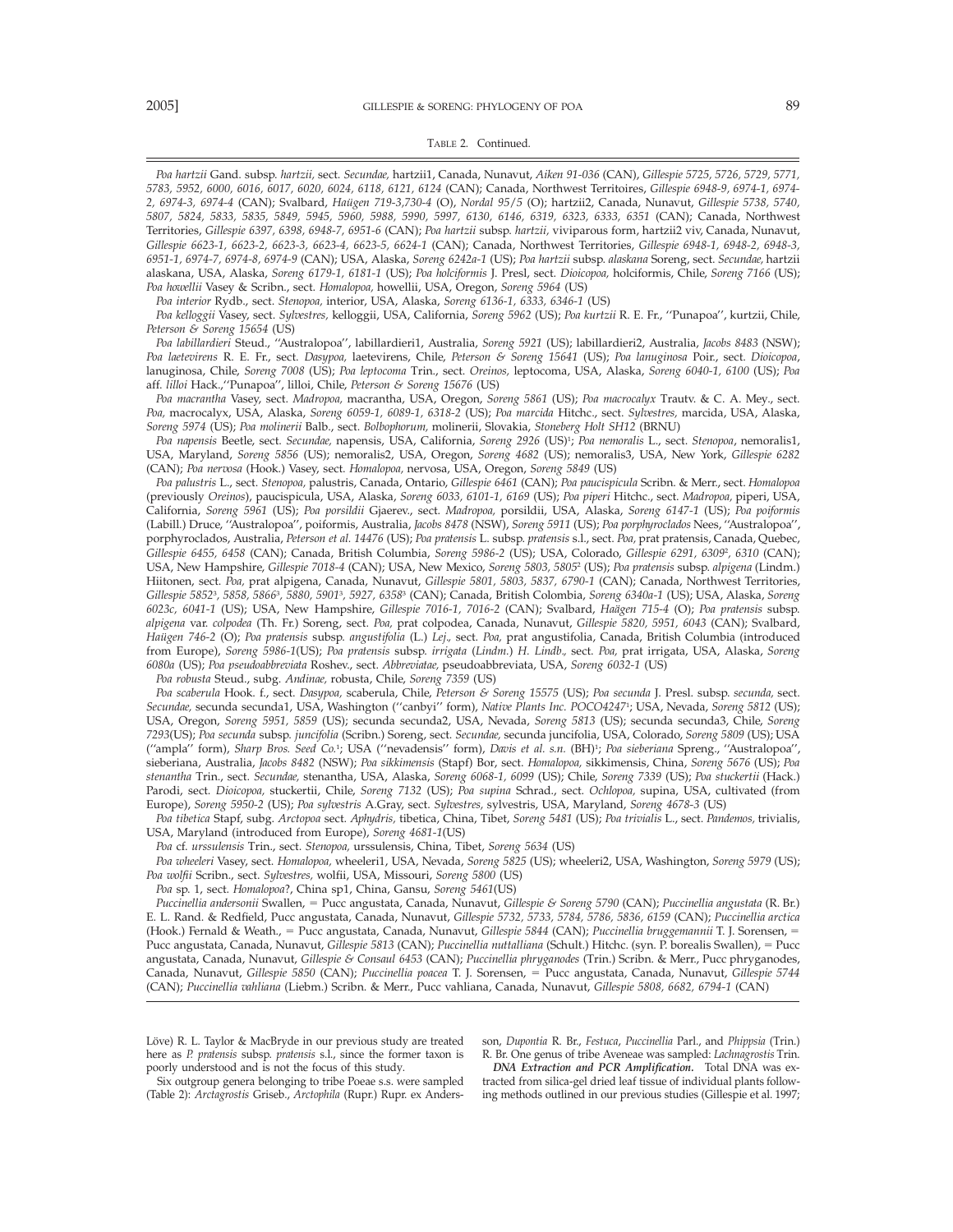Gillespie and Boles 2001). Extractions were also made using the DNeasy Plant Mini Kit (Qiagen, Mississauga, Ont.). For several Australian collections, DNA was extracted from leaf material preserved in absolute ethanol (Jacobs 8482) or preserved first in CTAB and then transferred to absolute ethanol (Jacobs 8477, 8478, 8483).

Five regions of the chloroplast genome located within the large single copy region were amplified via PCR: trnT-trnF (Taberlet et al. 1991), rbcL-ORF106 (Arnold et al. 1991), trnH-trnK (Demesure et al. 1995), trnF-trnV, and trnV-rbcL (Dumoulin-Lapègue et al. 1997). The approximate length of each region in Poa is as follows: trnT-trnF,  $\sim$ 1800–1850 base pairs (bp); trnF-trnV,  $\sim$ 3100–3280 bp;  $\text{trnV-tbcl.} \sim 3900-4000 \text{ bp}$ ;  $\text{rbcl.}-\text{ORF106}$ ,  $\sim 2250-2550 \text{ bp}$ ; and  $\text{trnH-trnK}$ ,  $\sim 1950-2000 \text{ bp}$ . The five regions with their amplification reaction mixes and programs are described in previous studies (Gillespie et al. 1997; Gillespie and Boles 2001). Modifications made in this study include: 0.2 mM of each dNTP and an annealing temperature of 57°C for amplification of trnT-trnF; 1µM of each primer, 0.2 mM of each dNTP, 20 µl "Q" solution (Qiagen), and 1 unit of Taq DNA polymerase for rbcL-ORF106. Length of the amplified products was estimated by comparison with known marker DNA ladders in 1.1% agarose gels stained with ethidium bromide (Sambrook et al. 1989).

The rbcL-ORF106 region was difficult to amplify for many species using the primers described in Arnold et al. (1991), and was not successfully amplified for 27 species. Amplification problems were apparently due to the ORF106 primer, which appears to be part of variable spacer region, rather than a coding region as originally thought. A new "ORF106" primer was designed based on a new sequence of Poa generated using newly designed primers bounding the region containing the primer ORF106. This new primer has the following sequence: TTTTTCGACGAAGA-CCCGTCCTGTGCAGC (ORF106bR). The region bounded by the original *rbcL* primer and the new ORF106 primer is about 50 bp shorter than the original region. Digests of this region could be easily interpreted in terms of restriction sites and were directly comparable to digests of the original region.

Restriction Site Analysis. Methods followed for performing restriction enzyme digests and the 25 enzymes used to screen for variable restriction fragment patterns are given in Gillespie et al. (1997) and Gillespie and Boles (2001). For this study, an additional eight species of Poa were screened to include sections not represented in the initial screening, and one additional outgroup, Phippsia, was screened.

Forty-four DNA region-enzyme combinations were determined to be useful, i.e., restriction fragment patterns were variable and interpretable within Poa and/or between Poa and outgroups. RS characters are as follows: trnT-trnF region with BstOI enzyme (characters 1-2), DdeI (3-8), DraI (9-14), EcoRI (15-19), NciI (20), RsaI (21-22), Sau3AI (23-24), XhoI (25); rbcL-ORF106 with BstOI (26-27), HaeIII (28-30), HhaI (31-34), MspI (35-36), and SinI (37-39); trnF-trnV with AluI (40-47), BgIII (48), BstOI (49), DdeI (50-52), EcoRI (53-55), HhaI (56-60), MspI (61-69), NciI (70), PstI (71-72), PvuII (73), RsaI (74-78), Sau96I (79-80), SinI (81-82), TaqI (83-92), XhoI (93-94); trnV-trnL with AluI (95-97), ApaI (98-100), BgII (101), DdeI (102), HaeIII (103-106), HincII (107-108), HinfI (109-112), PstI (113), SinI (114-116); trnH-trnK with AluI (117-119), DdeI (120-121), EcoRV (122-123), HaeIII (124), MspI (125-127), NciI (128), and PvuII (129-130). Of these, one combination, trnH-trnK with  $Pvu$  II, is new to this study.

All collections were analyzed for the 44 DNA region-enzyme pairs, with the exception of some collections belonging to extensively sampled taxa. These were analyzed for sites diagnostic for and variable within the major clade to which they belong. For example, some collections of P. arctica were processed only for sites informative for P. sect. Poa. Unusual results, such as unexpected placements or infrataxon variation, were checked by amplifying and digesting the DNA a second and often third time.

Restriction fragment patterns were interpreted in terms of RS presence (character state 1) versus absence (character state 0) (Dowling et al. 1990). For two regions, trnF-trnV and rbcL-ORF106, having considerable variation in length of PCR product, it was necessary to take length variation into account when interpreting fragment pattern variation. Each taxon characterized by a single distinct RS profile was considered a separate evolutionary taxonomic unit (ETU). Where variation was detected within a taxon, collections were grouped based on RS profiles with each group representing a distinct haplotype considered as a separate ETU. Part way through this study we realized that the fragment patterns resulting from MspI and NciI digestion of the  $trnF-trn\bar{V}$  region overlapped considerably, reflecting similar but not identical recognition sequences. Of the seven Ncil sites included in our previous study (Gillespie and Boles 2001), six were identical to MspI sites and were thus excluded from the present study.

The final RS data matrix (TreeBASE study accession S1224, matrix accession M2124) comprised 120 ETUs and 130 RS characters, of which 22 are new to this study. For the purposes of the analysis six species of Puccinellia sharing an identical haplotype were considered as one ETU. The 120 ETUs represented only 81 different haplotypes, since some taxa shared the same haplotype. For example, all four subspecies and forms of Poa arctica examined shared the same haplotype. Data are for the most part complete, with missing data due primarily to unsuccessful amplification of a DNA region (2.5% missing data in total, 1.3% when the following two taxa are excluded). Considerable data are missing for two taxa, Dryopoa dives and Poa sp. 1, since amplifications were successful for only two of the five DNA regions, trnT-trnF and trnHtrnK, likely due to poor quality DNA. Three taxa (P. annua, P. supina, and P. flabellata) did not amplify for the rbcL-ORF106 region with either the old or newly designed ORF106 primers.

The RS data matrix was analyzed by cladistic parsimony methods using the programs PAUP\* version 4.0 beta 6 for Windows (Swofford 1998) and NONA (Goboloff 1999) used from within the interface WINCLADA (Nixon 2002). In PAUP\* the heuristic search option was used with default settings, including a simple taxon addition sequence and tree bisection/reconnection (TBR) branch swapping. In NONA the heuristic search option was used with the multiple TBR+TBR search strategy, 20 replications and 20 starting trees held per replication. Characters were treated as normal reversible (Fitch parsimony, all character transformations equally likely) unless indicated otherwise. All outgroup taxa were included in the analyses, with Lachnagrostis used to root the cladograms a posteriori. Analyses were performed on the following data sets: 1) data matrix excluding the two taxa with extensive missing data, Dryopoa and Poa sp. 1, and two hypervariable characters, 26 and 29; 2) data matrix excluding Dryopoa and Poa sp. 1; and 3) complete data matrix. Data set 1 was also analyzed with characters treated as "Dollo" characters (parallel RS gains not allowed). Due to computational overload Maxtrees was set to 100,000 for analyses on data sets 2 and 3, and these analyses were repeated at least five times. PAUP\* and NONA analyses gave identical trees and tree scores. Support for the cladistic relationships was assessed using bootstrap analysis (Felsenstein 1985) on data sets 1 and 2, with characters treated as normal reversible. Bootstrap analyses were performed in PAUP\* with 10,000 replications and the fast stepwise addition search option. Bootstrap support values of 80% or more are considered strong support, those of 70-80% moderate support. WINCLADA was used to examine character state changes and consistency.

#### **RESULTS**

Cladistic analysis of data set 1 (i.e., excluding the two taxa with extensive missing data, Dryopoa and Poa sp.1, and two hypervariable characters, 26 and 29, discussed below) resulted in 2160 most parsimonious trees, 213 steps long with a consistency index excluding uninformative characters (CI) of 0.54 and a retention index (RI) of 0.93. The strict consensus tree showing bootstrap support (BS) values over 50% is illustrated in Fig. 1.

Analysis of data set 2 (i.e., excluding Dryopoa and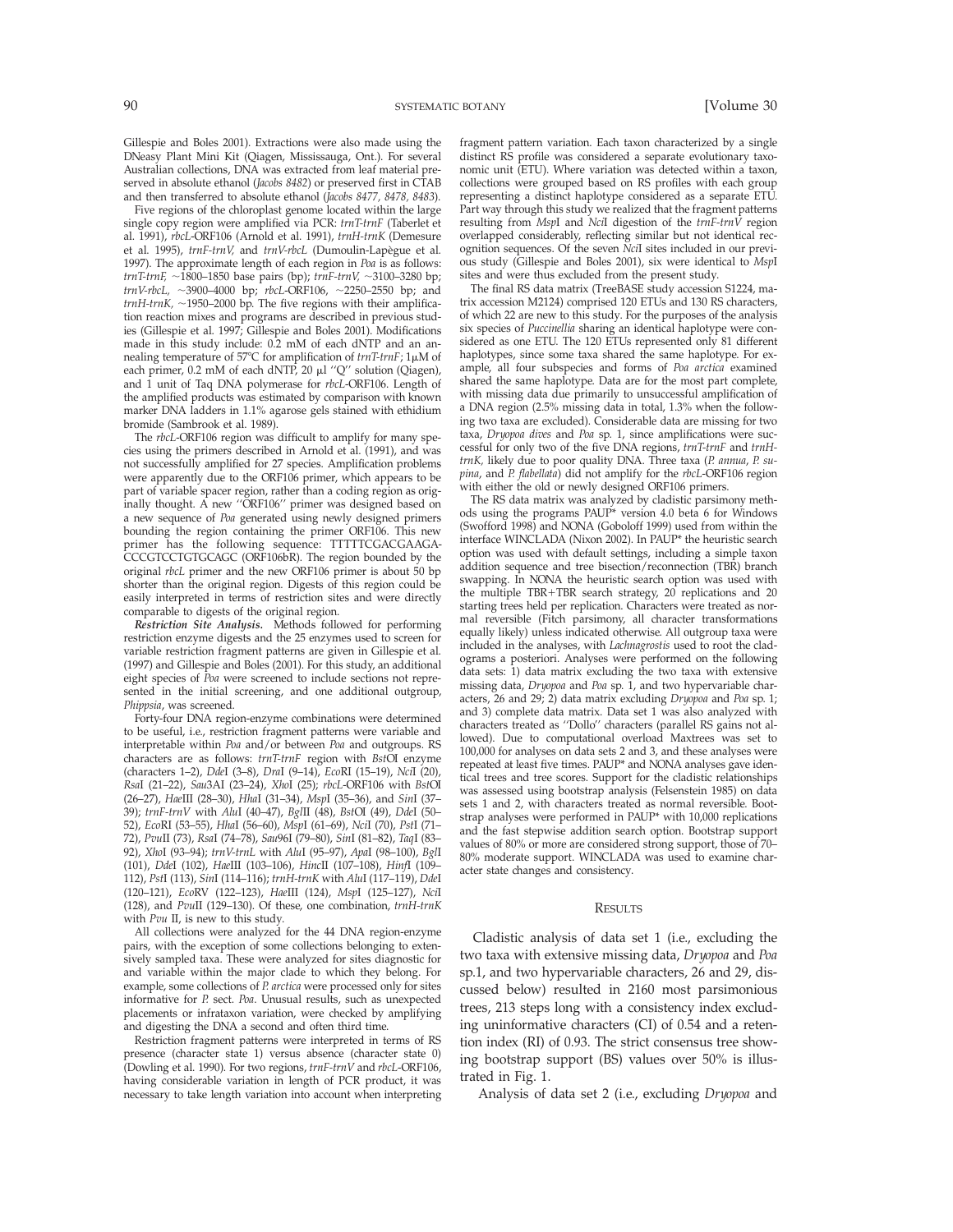

FIG. 1. Strict consensus tree of 2160 most parsimonious trees in analysis 1, Fitch parsimony analysis excluding highly variable characters 26 and 29 (Length = 213;  $CI = 0.54$ ;  $RI = 0.93$ ). Bootstrap values over 50% are given above branches. Abbreviations for terminal taxa are given in Table 2. The five major clades in  $Poa$  are labelled by acronyms defined in the text. Poa species not part of the Poa clade are indicated in bold. Species in the Poa clade belonging to other genera and those often included in other genera are indicated in bold.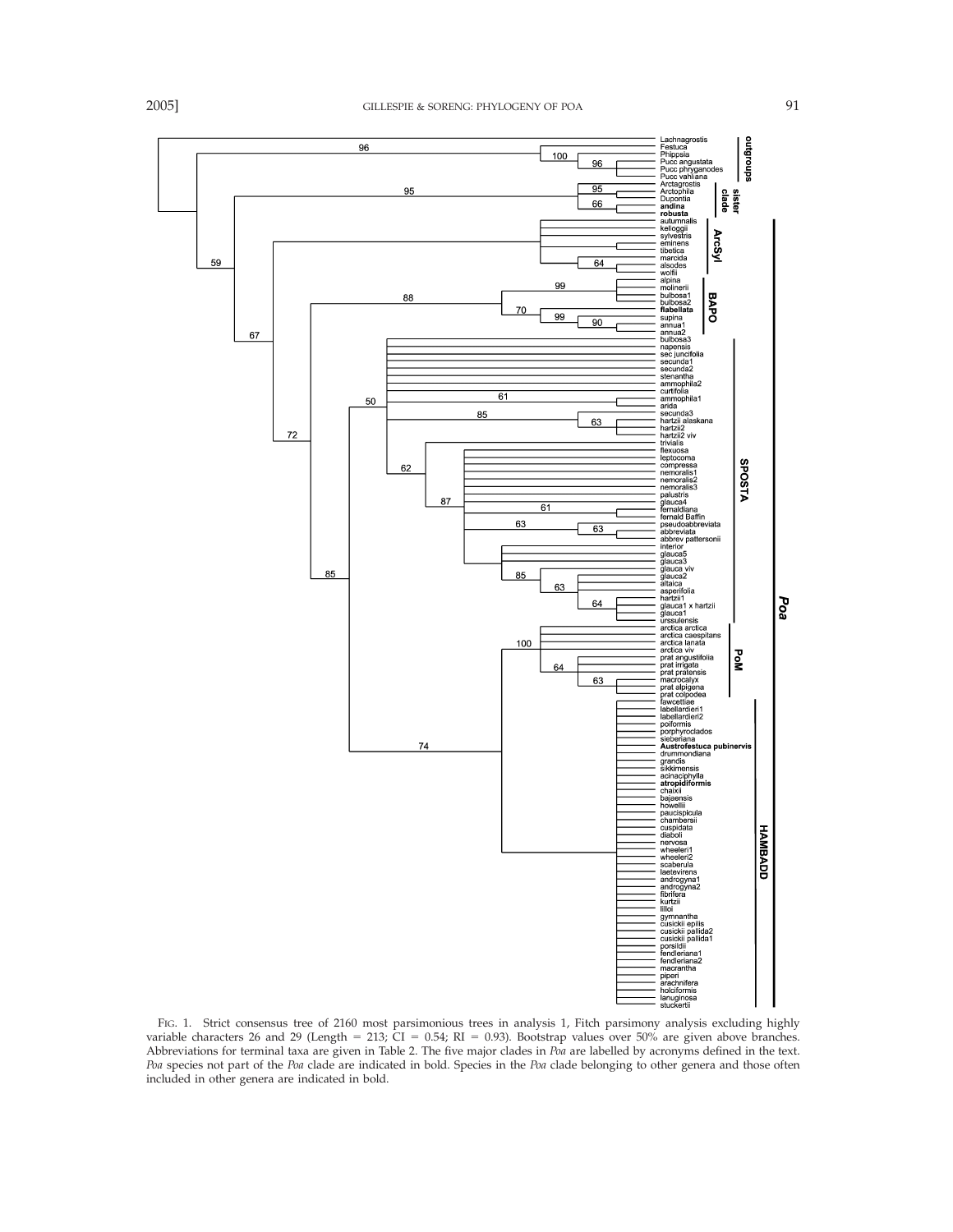

FIG. 2. One of 100,000 most parsimonious trees in analysis 2, Fitch parsimony analysis including highly variable characters 26 and 29 (Length = 230; CI =  $0.51$ ; RI = 0.92). The strict consensus tree is indicated by branches in bold and bootstrap values over 50% are given above branches. Abbreviations for terminal taxa are given in Table 2. The five major clades in Poa, labelled by acronyms defined in the text, and their component sections are given. Poa species not part of the Poa clade and species in the Poa clade belonging to other genera and those often included in other genera are indicated in bold. A. Basal clades of Poa, sister clade, and outgroups.

Poa sp.1) resulted in 100,000 most parsimonious trees, 230 steps long (CI, excluding uninformative characters  $= 0.51$ , RI  $= 0.92$ ). One of the most parsimonious trees is illustrated in Fig. 2. Repeated analyses, all of which reached the Maxtree setting of 100,000, resulted in the same strict consensus tree (shown by bold lines in Fig. 2). The strict consensus tree was very similar to Fig. 1, and differed mostly in degree of resolution. The major difference was P. sect. Secundae as paraphyletic (Fig. 2B) rather than unresolved (Fig. 1). On the other hand, minor clades were generally less resolved in analysis 2. Clades present in the strict consensus tree in analysis 1 (Fig. 1), but not in analysis 2 (Fig. 2) were: (P. andina + P. robusta); (P. marcida (P. alsodes + P. wolfii)); and a clade comprising all P. pratensis subspecies plus P. macrocalyx. In addition, the P. glauca complex was less resolved, with P. interior and two P. glauca ETUs (glauca3, glauca5) not forming part of the main P. glauca clade.

Analysis of the complete data matrix (data set 3, 100,000 most parsimonious trees, 235 steps long, CI excluding uninformative characters =  $0.50$ , RI =  $0.92$ ) resulted in a strict consensus tree identical to that of analysis 2 (Fig. 2), but including the two additional taxa, Dryopoa and Poa sp. 1. Repeated analyses, all of which reached the Maxtree setting of 100,000, resulted in the same strict consensus tree. Dryopoa resolved within the Festuca-Phippsia-Puccinellia outgroup clade (only two of eight synapomorphies known for Dryopoa) and was positioned in a trichotomy with the Festuca branch and the Phippsia-Puccinellia clade. In the majority of trees, Dryopoa formed a clade with Festuca, sharing a single known synapomorphy, while in other trees Dryopoa diverged basal to the other three genera. The Chinese Poa sp. 1 formed a clade with P. atropidiformis within the HAMBADD clade of Poa, sharing two synapomorphies and differing by one character.

Treating characters as Dollo (i.e., parallel gains not allowed) in the analysis on data set 1 (i.e., excluding Dryopoa, Poa sp. 1, and characters 26 and 29) resulted in a similar strict consensus tree to Fig. 1, but somewhat more resolved (2304 trees, 260 steps, CI excluding uninformative characters =  $0.44$ , RI = 0.98). The main difference from Figs. 1 and 2 was the sister relationship of ArcSyl and BAPO. Members of P. sect. Secundae resolved as a clade in this analysis versus a paraphyletic (Fig. 2B) or unresolved complex (Fig. 1) at the base of the SPOSTA clade. A third difference was P. flabellata diverging near the base of the clade comprising P. sects. Alpinae and Bolbophorum, rather than near the base of the P. sect. Ochlopoa clade (Fig. 2A).

All analyses resulted in strict consensus trees with the same basic primary structure, with Poa comprising the same five major clades (Figs. 1, 2: ArcSyl, BAPO,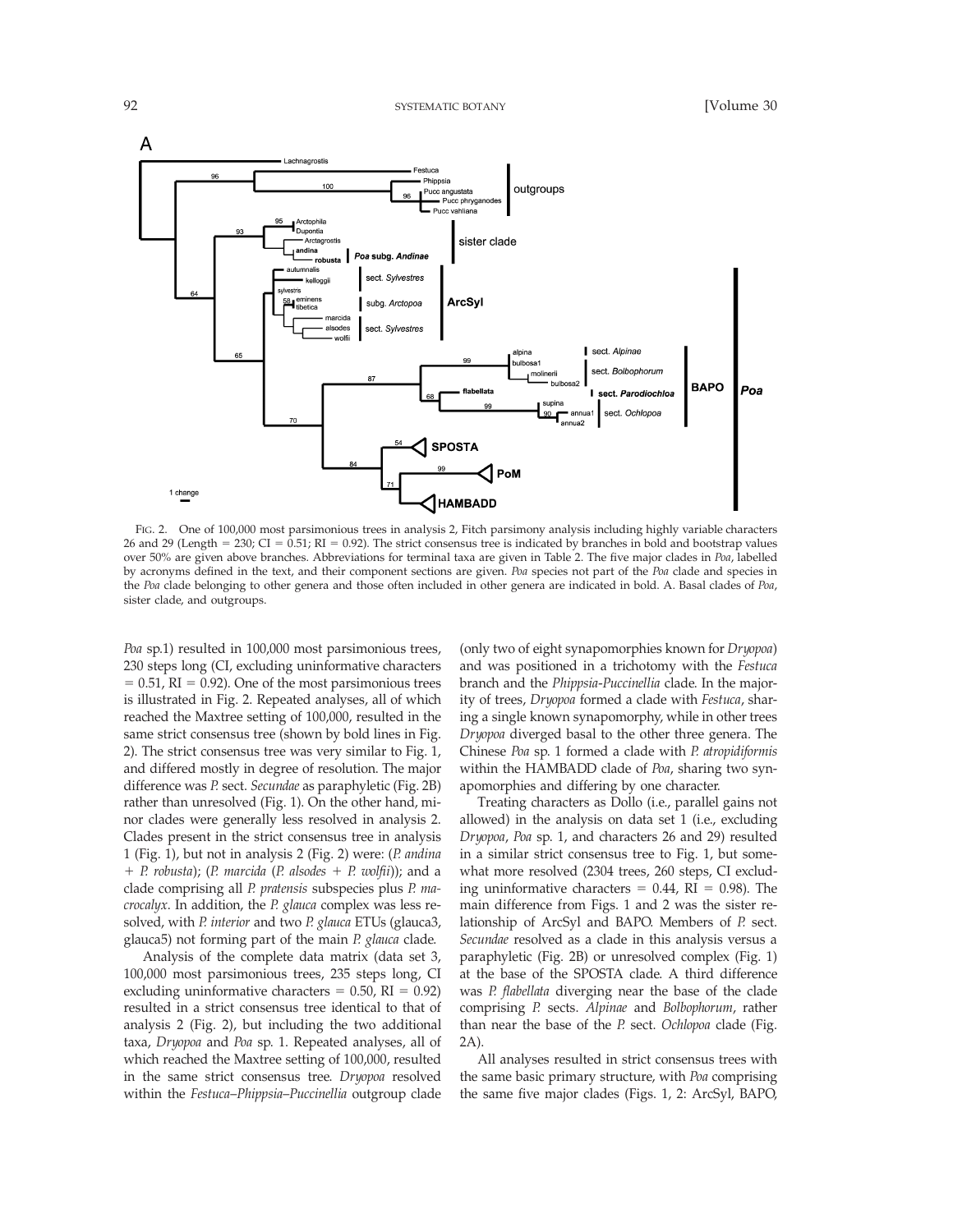

FIG. 2. (continued). B. Higher Poa clade.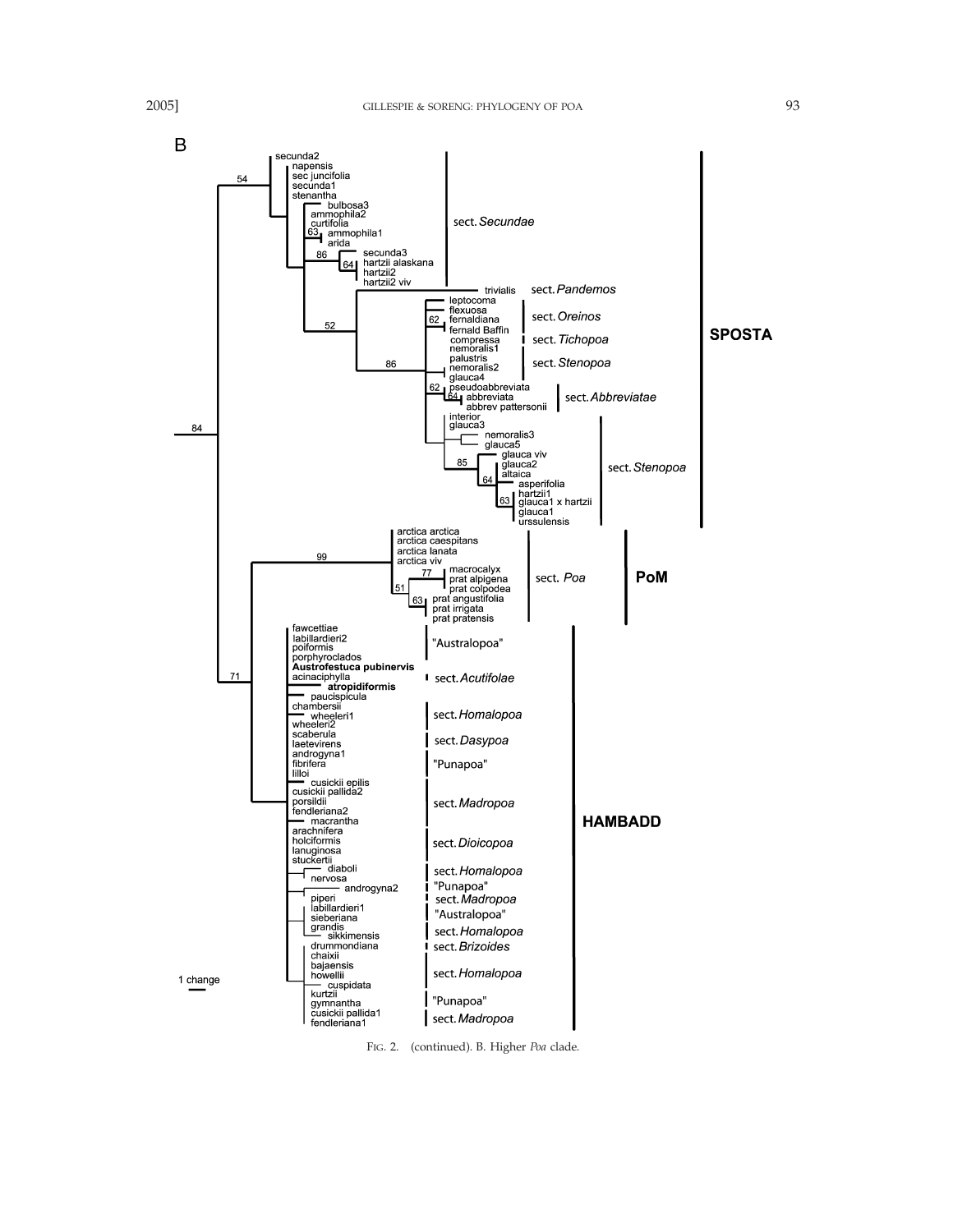SPOSTA, PoM, and HAMBADD). Differences among strict consensus trees were due to minor differences in branching order of taxa within a major clade, and rarely in branching order of major clades (only in the Dollo analysis). Differences among trees within an analysis were in minor rearrangements of taxa within major clades, even in analyses resulting in large numbers of trees. While some of the differences among trees can be explained by ambiguities due to missing data, others appear to be due to multiple origins of hypervariable characters.

Hypervariable Characters. To investigate levels of character homoplasy and consistency we examined the number of steps (length  $= L$ ), CI, and RI (a measure of information content) of individual characters. In the analysis of data set 2 (i.e., including all characters, but excluded Dryopoa and Poa sp. 1), 109 of 130 characters were cladistically informative. Of these, about half (52 characters) were non-homoplasious (i.e.,  $L = 1$ , 100% consistency, character state uniquely derived) and 14 had a single reversion or parallel gain ( $L = 2$ , 50% consistent). In contrast, nine characters showed a high level of homoplasy ( $L \ge 5$ ,  $CI \le 20\%$ ). These nine sites are located mainly in the trnT-trnF (characters 5, 6, 10, 12) and *rbcL-ORF106 (26, 29, 38)* regions, with two in the  $trnF-trnV$  region (48, 56).

Three of these variable sites  $(5, 6, 48)$  had a low phylogenetic information content, potentially contributing more noise than structure to the cladogram. Characters 5 and 6 (trnT-trnF, DdeI enzyme) had five to six character state changes on individual trees. While loss of the RS in character 5 is one of six characters uniting P. sect. Ochlopoa, the same loss also occurred in several unrelated Poa species (P. kelloggii, P. molinerii, P. atropidiformis, and P. sp.1) and in Lachnagrostis. Both characters had low information content ( $RI = 33$ ) and contributed little to cladogram structure, but did not result in any ambiguities in the phylogeny since losses occurred in unrelated taxa and were mostly autapomorphies. Likewise, a RS loss in character 48 (trnF $trnV$ , Bgl I; RI = 42-57) occurred in four unrelated lineages. Since it is a shared state only in some trees in one lineage (P. andina and P. robusta), this character resulted in only minor ambiguities.

Two characters with low consistency, but relatively high information content, were responsible for considerable phylogenetic noise. Character 26 (rbcL-ORF106, BstO1) had a range of six to nine changes on individual trees ( $RI = 72-82$ ). Character state changes, mostly RS gains, occurred in four of the five major Poa clades (none in the BAPO clade, but unknown for half of the ETUs) and its sister clade. Presence of the RS in P. wolfii (ArcSyl) and P. robusta (sister clade to Poa) and absence of the site in P. pratensis subsp. alpigena and P. macrocalyx (PoM) along with uncertainty of the ancestral state pulled these species to the base of their clades in some trees, and was thus a main factor contributing to the lack of resolution in these clades. Nine ETUs in the HAMBADD clade often resolved as a clade (Fig. 2B) based on a shared RS gain, but sometimes formed an unresolved complex basal to all other HAMBADD members, depending on which state was considered ancestral.

Character 29 (rbcL-ORF106, HaeIII) with six to eight character state changes and a high information content  $(RI = 84-88)$  was also responsible for lack of resolution in some clades and for the unexpected placement of several taxa. The character was variable in three of the five major Poa clades and its sister clade. Since absence of the RS was the most common state (and the only state in two Poa clades), this state was treated as ancestral in all clades. This resulted in the unexpected position of the secunda2 ETU at the base of the SPOSTA clade (Fig. 2B) and lack of resolution in the ArcSyl and Poa sister clades in the strict consensus tree. Both characters 26 and 29 were determined to be part of a highly variable region located just downstream of the rbcL gene (Archambault and Gillespie 2003, unpubl. data). These hypervariable sites are useful in distinguishing among closely related species (e.g., P. robusta and P. andina), but in higher level studies result in ambiguities in cladogram structure, a very large number of most parsimonious trees, and sometimes unexpected and likely spurious placements and groupings of taxa. For this reason they were deleted from the main analysis.

Infraspecific Variation. Infraspecific variation in restriction sites was detected in 13 species of Poa (Table 2). Two haplotypes were detected in eight species: P. annua, P. ammophila, P. androgyna, P. fendleriana, P. hartzii, P. labillardieri, P. pratensis, and P. wheeleri. Four species, P. bulbosa, P. cusickii, P. nemoralis, P. secunda, had three haplotypes, while P. glauca had six haplotypes. Six hypervariable restriction sites (characters 10, 12, 26, 29, 38, 56) account for almost half of this infraspecific variation, including all the variation in P. ammophila, P. androgyna, P. fendleriana, P. labillardieri, and P. pratensis, and part of the variation in P. cusickii, P. nemoralis, P. glauca, and P. secunda. Additional infraspecific variation is accounted for by characters having zero information content, including two uniquely derived characters (68: P. wheeleri; 130: P. glauca, viviparous form) and two characters (89: P. bulbosa; 123: P. nemoralis,) with convergent apomorphic RS losses. While the majority of species with infraspecific variation have haplotypes that differ in one or few characters, two species, P. hartzii and P. bulbosa, have haplotypes that differ in numerous characters and are placed in different major clades (discussed under Hybridization and Reticulation).

Phylogeny. Poa is supported as a monophyletic clade (Fig. 1, BS =  $67\%$ ; Fig. 2, BS =  $65\%$ ), apart from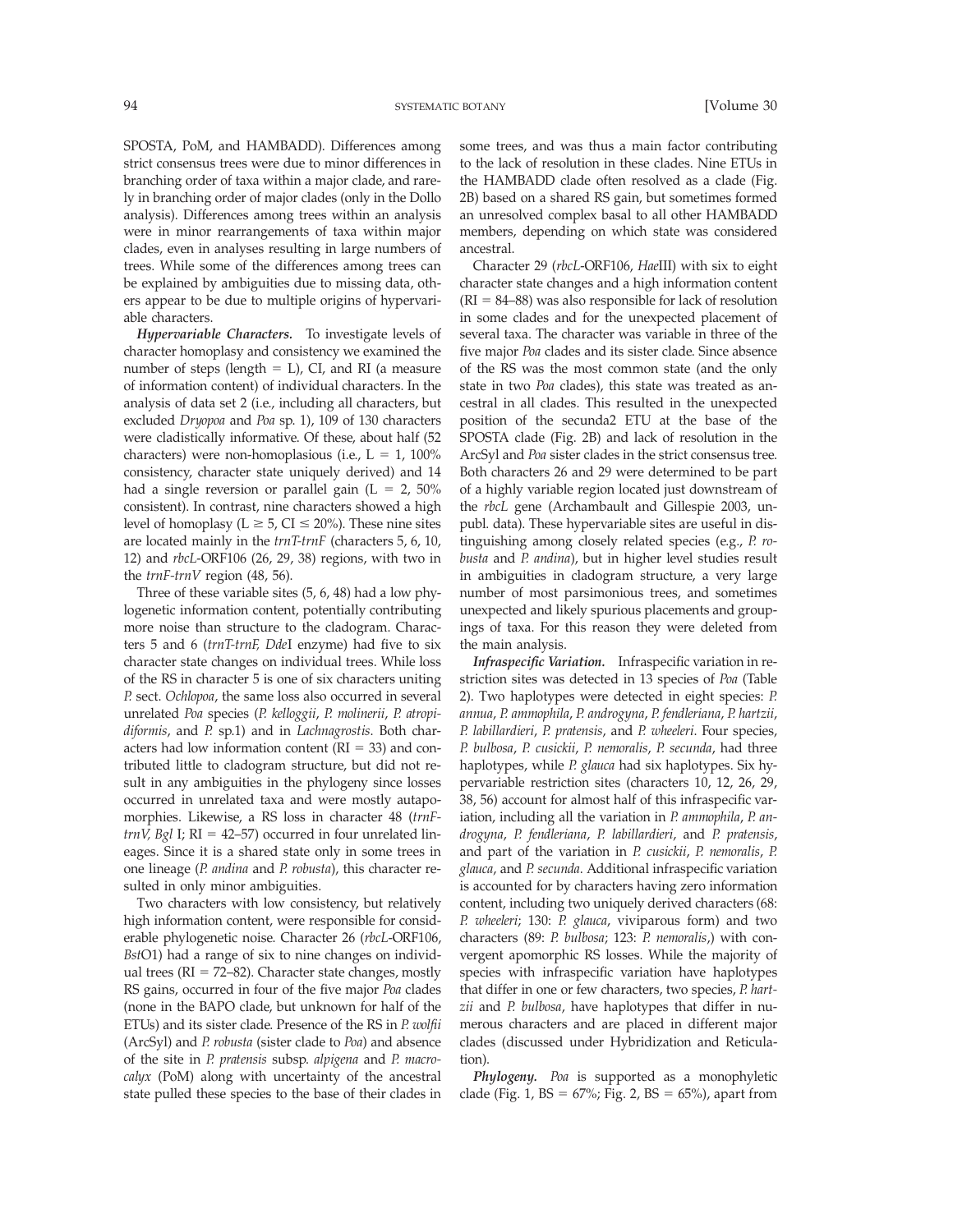the inclusion or exclusion of several taxa. Poa subg. Andinae did not resolve in the Poa clade, but instead was included within the sister clade to Poa, together with the outgroups Arctophila, Dupontia, and Arctagrostis (Fig 1, BS =  $95\%$ ; Fig. 2, BS=  $93\%$ ). While relationships within this clade are unresolved overall, the two species examined, P. andina and P. robusta, were sister taxa in analysis 1 ( $BS = 66\%$ ), and in the majority rule consensus tree formed a clade with Arctagrostis. Austrofestuca, P. atropidiformis (most recently included within Dissanthelium), and P. flabellata (often treated as the monotypic genus Paradiochloa) fall well within Poa, while Dryopoa is placed in an outgroup clade comprising Festuca, Phippsia, and Puccinellia, and most frequently forming a clade with Festuca.

The major structure of the cpDNA phylogeny of Poa is supported with weak to strong bootstrap support (Figs. 1, 2). Poa can be subdivided into five major clades that are found in the strict consensus trees of all analyses performed. These clades, identified by acronyms based on their component sections, are described below. Note that description of cladogram structure refers to the strict consensus trees of all four analyses, unless indicated otherwise, and bootstrap values are given only for analyses 1 (first value) and 2 (second value).

ARCSYL (ARCTOPOA+SYLVESTRES). This is the basal clade within Poa (except in the Dollo analysis on data set 1 where a clade comprising ArcSyl and BAPO is basal-most), and comprises P. subg. Arctopoa and P. (subg. Poa) sect. Sylvestres. The clade itself has no bootstrap support (members share only one RS character), but its basal position within Poa and separation from all other *Poa* species has moderate support ( $BS = 72\%$ , 70%; seven characters, four uniquely derived). Relationships within the clade are poorly resolved, with only four shared characters, none of which are uniquely derived (Fig. 2A). The two species of P. subg. Arctopoa, P. eminens and P. tibetica, shared an identical haplotype, distinguished from all other species of ArcSyl by a single character (25). In contrast, P. sect. Sylvestres did not resolve as a clade and species relationships were mostly unresolved, even though species differ by one to six characters. Poa marcida, P. alsodes, and P. wolfii resolved as a clade in the strict consensus trees of analysis 1 (Fig. 1,  $BS < 50\%$ ) and the Dollo analysis, but not in analyses 2 or 3.

BAPO ((BOLBOPHORUM+ALPINAE)(PARODIOCHLOA+ OCHLOPOA)). Excluding ArcSyl this clade is sister to remaining Poa and comprises two sister groups, P. sects. Bolbophorum and Alpinae (BA subclade), and Parodiochloa and P. sect. Ochlopoa (PO subclade). The clade is strongly supported ( $BS = 88\%$ ,  $87\%$ ) and its internal structure has mostly moderate to strong support (BS = 68–99%). The BA subclade is highly divergent, being characterized by nine synapomorphies, seven of which

are uniquely derived. Poa sect. Ochlopoa (P. annua and P. supina) is also a strongly supported, highly divergent clade (BS =  $99\%$ ). Poa flabellata resolves as sister to P. sect. Ochlopoa (BS =  $70\%$ , 68%), except in the Dollo analysis where it is sister to the BA subclade.

SPOSTA (SECUNDAE (PANDEMOS (ORIENOS+STENO-POA+TICHOPOA+ABBREVIATAE))). All remaining species of Poa group into three main clades. The SPOSTA clade comprises P. sects. Secundae, Pandemos, Oreinos, Stenopoa, Tichopoa, and Abbreviatae. The clade is weakly supported (BS =  $50\%$ ,  $54\%$ ), united by three characters, two uniquely derived within Poa. The strict consensus trees show considerable structure within this clade with varying support (Figs. 1, 2B).

Species of P. sect. Secundae formed an unresolved complex at the base of the SPOSTA clade in analysis 1 (Fig. 1), a paraphyletic group in analyses 2 and 3 (Fig. 2B), and a clade in the Dollo analysis. In analyses 2 and 3, one of the P. secunda haplotypes (secunda2) resolved as the basal-most branch based on the hypervariable character 29. The second branching event separates P. napensis, P. stenantha, and two P. secunda haplotypes from remaining species of SPOSTA, which are united by a single RS gain (character 74). Within P. sect. Secundae only two clades were present in all analyses (Figs. 1, 2B). One strongly supported clade ( $BS =$ 85%, 86%) groups the South American collection of P. secunda (secunda3) with the arctic species P. hartzii, the former curiously sharing two of the three uniquely derived synapomorphies of P. hartzii. The second clade comprises P. ammophila (the common haplotype) and P. arida, and is based on a shared RS loss in the highly variable character 56.

The remaining sections (P. sects. Pandemos, Oreinos, Stenopoa, Tichopoa, and Abbreviatae) form a weakly supported subclade POSTA (BS =  $62\%$ , 52%) united by three characters, two uniquely derived within Poa (characters 11, 117). Poa trivialis (P. sect. Pandemos) diverges at the base of this clade. The remaining sections form a strongly supported subclade OSTA ( $BS = 87\%$ , 86%), united by four character state changes, including two uniquely derived RS gains (1, 22). Relationships within this clade are largely unresolved, with no separation of P. sects. Stenopoa, Oreinos, or Tichopoa. The only section that appears as monophyletic is P. sect. Abbreviatae, defined by one uniquely derived RS gain (2). Poa compressa (P. sect. Tichopoa) has a haplotype identical to P. palustris and one of the P. nemoralis haplotypes, both in P. sect. Stenopoa. Two of four taxa examined of P. sect. Oreinos, P. fernaldiana and a related taxon from SE Baffin Island, share an identical haplotype distinguished by one RS loss (93) unique within SPOSTA. All analyses reveal a strongly supported P. glauca complex clade (BS =  $85\%$ ), comprising the majority of P. glauca collections sampled (three of six haplotypes, all North American) plus three Chinese-Cen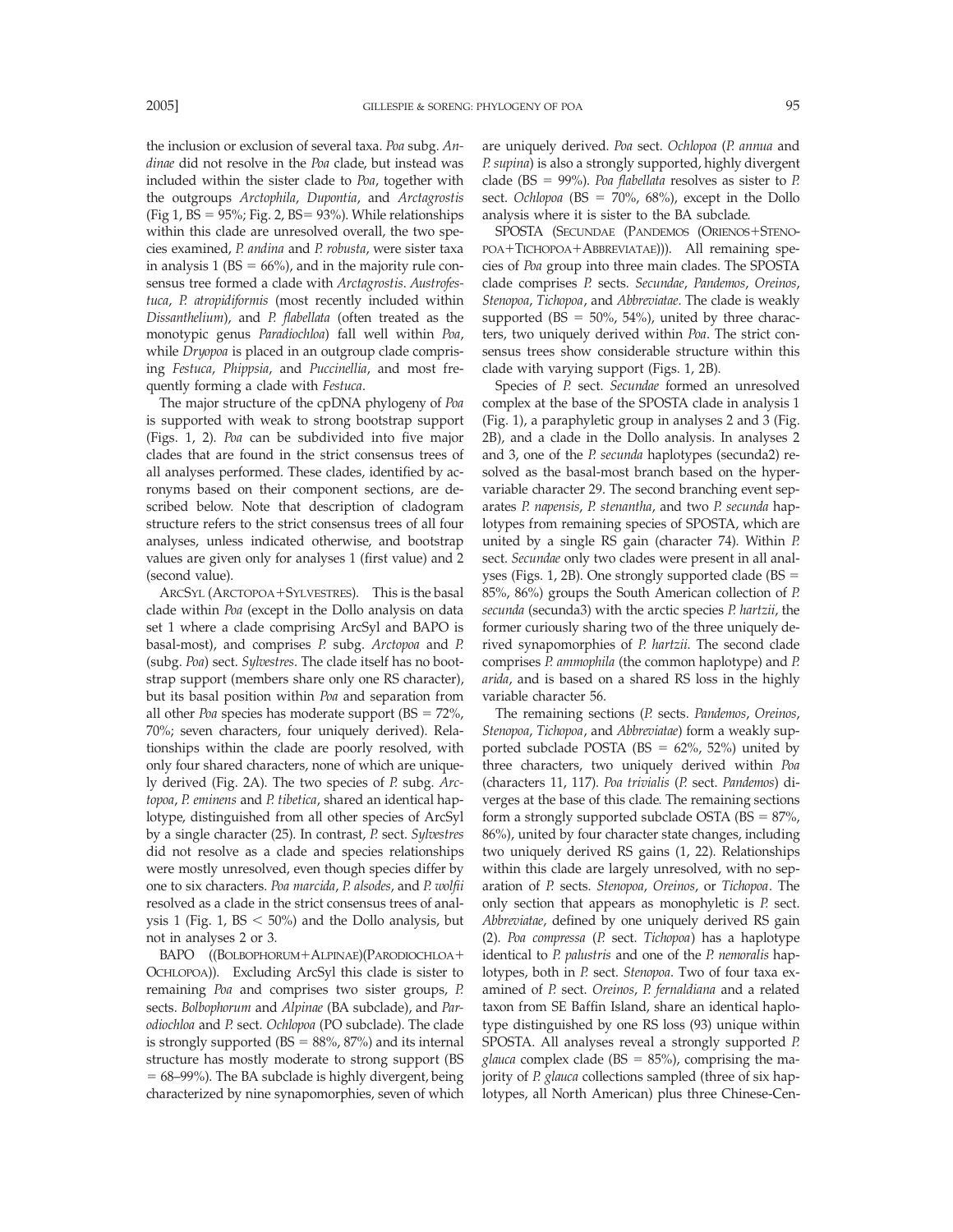tral Asian species (also included here is one of two P. hartzii subsp. hartzii haplotypes, discussed under Hybridization and Reticulation). The strict consensus tree in analysis 1 (Fig. 1), but not in other analyses, also shows a larger P. glauca complex clade (comprising the latter plus P. interior and two additional North American P. glauca haplotypes).

POM (POA + MACROPOA). The clade grouping all taxa of P. sect. Poa is strongly supported (BS =  $100\%$ , 99%), with eight synapomorphies, including four uniquely derived within Poa (Figs. 1, 2B). Based on these results and those of Soreng's (1990) cpDNA analysis we define the PoM clade as comprising P. sects. Poa and Macropoa.

Three haplotypes were distinguished within P. sect. Poa, corresponding to the following taxa: P. arctica; P. pratensis subspp. pratensis, angustifolia, and irrigata; and P. pratensis subsp. alpigena (including var. colpodea) and P. macrocalyx. The latter haplotype is characterized by a large deletion in the rbcL-ORF106 region. In the strict consensus trees in analysis 1 (Fig. 1) and the Dollo analysis a clade comprising all P. pratensis ETUs plus P. macrocalyx is supported by a unique RS loss (37). When character 26 is included (analyses 2 and 3), relationships among the three haplotypes are unresolved, since presence of the site groups P. arctica and the P. pratensis subsp. pratensis s.l. haplotype in some trees.

HAMBADD (HOMALOPOA+ACUTIFOLAE+MADRO-POA+BRIZOIDES+AUSTROFESTUCA+ DIOICOPOA+DASY-POA). The final major clade comprises P. sects. Homalopoa, Acutifolae, Madropoa, Brizoides, Austrofestuca, Dioicopoa, Dasypoa, and the "Australopoa" and "Punapoa" species groups. Although the clade was present in the strict consensus trees of all analyses, with all members sharing two RS losses (characters 15, 38; some taxa unknown for 15), it does not have bootstrap support.

Despite its size and taxon diversity, HAMBADD shows no internal structure in the strict consensus trees of analyses 1 and 2 (Figs. 1, 2B). A single clade is present in analysis 3 (Chinese Poa sp.1 and Chilean P. atropidiformis based on characters 4 and 5) and the Dollo analysis (P. nervosa and P. diaboli). Although 12 characters vary in HAMBADD in analysis 2, only four are shared by two or more taxa (Fig. 2B). Three characters are unique autapomorphies (characterizing ETUs androgyna2, sikkimensis, wheeleri1), while five (mostly RS losses) are autapomorphic within the PoM-HAMBADD clade. In analysis 2 cladograms show various groups based on one of the four shared characters (10, 12, 16, 26). Only characters 10 and 12 are homoplasious within HAMBADD. Character 12 ( $L = 5-6$ , RI = 83-86) groups two Chinese species of P. sect. Homalopoa with two species of "Australopoa." One of the two haplotypes of South American P. androgyna ("Punapoa") also shares this character and is either included in this clade or with P. piperi of western USA (or sometimes both included in clade) based on a shared RS loss in character 10 ( $L = 4-5$ , RI = 92-94). Two species of western USA, P. nervosa and P. diaboli, share a RS loss (character 16,  $L = 3$ ,  $RI = 85$ ) and resolve as either a derived clade (Fig. 2B) or an unresolved complex basal to all other HAMBADD members depending on which state is considered ancestral. The hypervariable character  $26$  groups nine taxa belonging to  $P$ . sects. Homalopoa, Madropoa, Brizoides, and "Punapoa" in the majority of trees also depending on which state is ancestral (Fig. 2B).

## **DISCUSSION**

Generic Boundary and Relationships of Poa. The phylogenetic analysis presented here indicates that Poa can be maintained as monophyletic if certain changes are made in its circumscription. However, the final makeup of the genus will remain unclear until all of the small, often isolated, putatively related taxa can be sampled. New evidence is presented here for five of these taxa, of which three should be included within Poa: Austrofestuca, Parodiochloa, and Dissanthelium (pro parte). Our results also suggest that Poa subg. Andinae should be excluded from the genus and that Dryopoa is not closely related to Poa.

TAXA INCLUDED WITHIN POA. Austrofestuca in the strict sense comprises two species of Australia and New Zealand (Simon 1986) [or one if A. pubinervis is included within A. littoralis (Labill.) Alexeev (Sharp and Simon 2002)]. Species were originally described in Festuca and treated as F. subg. Austrofestuca Tzvelev. The type species was subsequently recognized within Poa (St. Yves 1927; Zotov 1943), but this treatment was not generally followed. Alexeev (1976) elevated the subgenus to the rank of genus, a treatment accepted by Clayton and Renvoise (1986: 103) who considered it to be "an enigmatic genus" with a greater resemblance to Poa than Festuca. Most recently, Austrofestuca has been recognized in a broader sense by Clayton and Renvoize (1986) and Jacobs (1990) to include two monotypic Australian genera, Hookerochloa E. B. Alexeev and Festucella E. B. Alexeev, described by Alexeev (1985) for two species of Festuca (Vickery 1939). Based on our sampling (A. pubinervis, from Australia) Austrofestuca s.s. belongs in Poa in the derived HAMBADD clade, which is part of a strongly supported higher Poa clade (SPOSTA, PoM, and HAMBADD). This is consistent with the only other study, a preliminary DNA sequence study of Festuca by Lloyd et al. (2003), in which A. littoralis (from New Zealand) resolved as sister to a HAMBADD member above P. pratensis (pers. comm.). Festucella eriopoda (Vickery) E. B. Alexeev and Hookerochloa hookeriana (F. Muell. ex Hook. f.) E. B. Alexeev still need to be sampled to determine if all mem-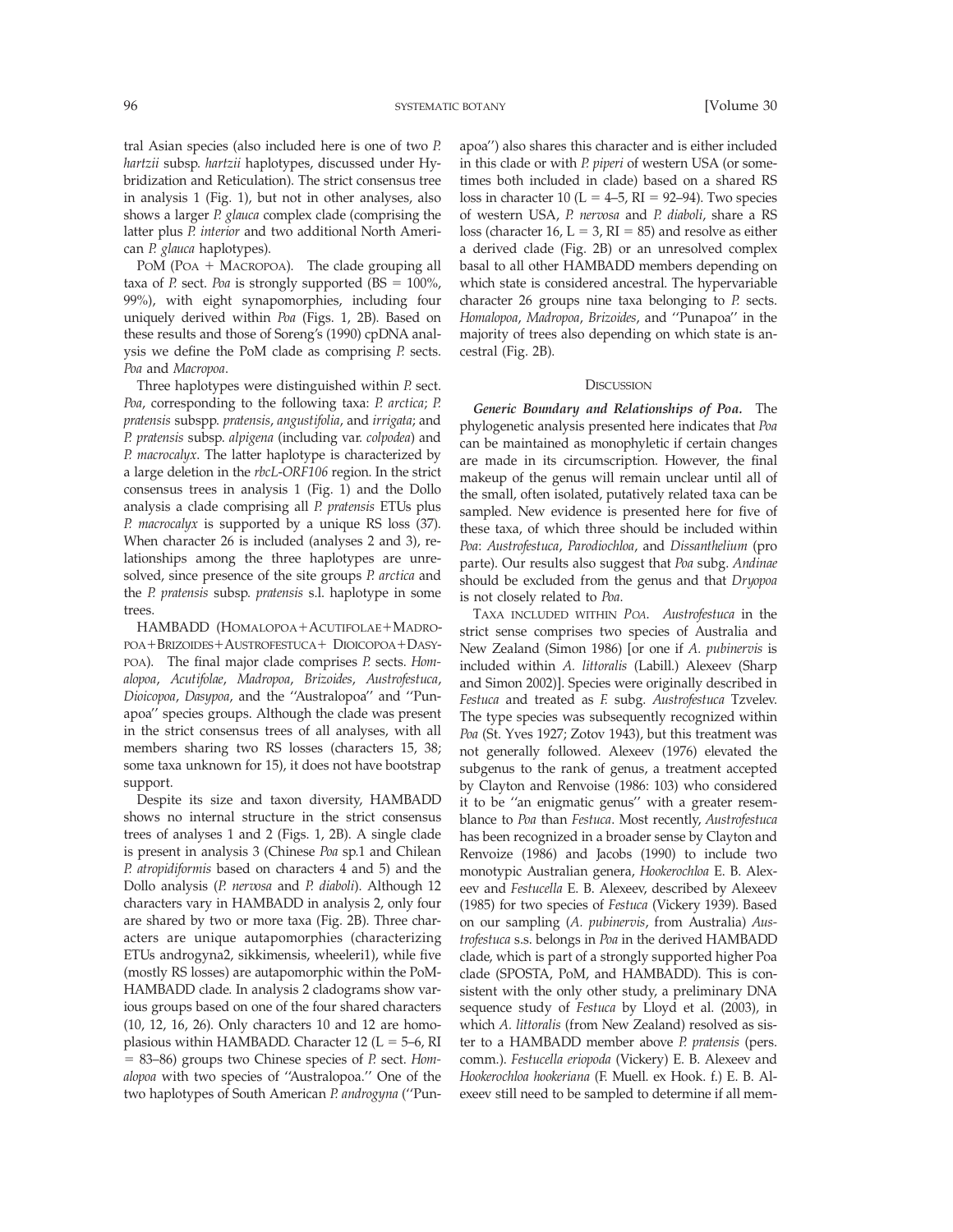Austrofestuca s.l. has few diagnostic features to distinguish it from Poa, and shares some features with Poa s.s. and others with Poa subg. Andinae. Unlike Poa s.s., A. littoralis and A. pubinervis have a pointed lemma apex ("muticious" or "mucronate"), while Festucella and Hookerochloa have a distinct apical awn as in Poa subg. Andinae. All four species have a callus bearded with short straight hairs and villous hairs on the rachilla, and the distribution and form approach those found in some Poa, including P. subg. Andinae species. They have long spikelets (reaching 14–18 mm) and lemmas, additional glume nerves (five total, though the extra pair is short and sometimes obscure or absent), and lemmas sometimes with seven to 11 nerves. Aside from the awns, these states are all present, though variable, in P. macrantha and P. douglasii Nees of North America, the former a demonstrated HAMBADD member, and both coastal dune species like A. littoralis and A. pubinervis. Austrofestuca s.l. has typical Poa leaf cross-sectional anatomy (Alexeev 1985), with only two rows of bulliform cells, and shallow depressions between the lateral ridges, as well as sclerenchyma distributions common to other stout leaved Poa, but very unlike Poa subg. Andinae.

Parodiochloa is a monotypic genus (Hubbard 1981; Edgar 1986) of Tierra del Fuego, and the Falkland and South Georgia Islands. It is generally included in Poa subg. Poa as P. flabellata (Nicora 1978; Moore 1983; Clayton and Renvoize 1986). In our analysis both samples (from the Falklands and South Georgia) clearly align together in Poa within a strongly supported BAPO clade. The species is a large tussock grass, reaching 1 m in height, of open coastal peaty bogs and rocky habitats. Other unusual features are the usually shortlyawned lemmas, basally fused styles, ciliate lodicules, and the hispidulous to short villous rachilla. Some of these character states are shared with Poa subg. Andinae, Austrofestuca, Festucella, and Hookerochloa. The species lacks a dorsal woolly tuft of hairs (web) as in most Poa, a distinct beard (as in Austrofestuca s.l.), or a crown of hairs on the callus (some Poa subg. Andinae, P. sects. Arctopoa and Secundae). However, it has a leaf epidermis like Poa and Austrofestuca s.l., rather than like P. subg. Andinae. Although Parodiochloa resolved within BAPO, it appears to have no obvious derived morphological characters in common with other members of the clade.

Dissanthelium is a genus of 15-16 species distributed primarily in the Andes of Peru, Bolivia, and Chile (Tovar 1993). Soreng (1998) hypothesized that the genus is likely to be either a sister group to or an offshoot of

Poa based on similarities in leaf and caryopsis morphology. The Patagonian species, P. atropidiformis, was recently transferred to Dissanthelium based on similarity in spikelet morphology (Soreng 1998), while a variety of this species had originally been described as a species of Dissanthelium, D. patagonicum Parodi. In our analysis P. atropidiformis resolved in the derived HAMBADD clade and is strongly supported as a member of Poa. Based on these results the species has now been placed back into Poa, provisionally in a broadly defined P. sect. Homalopoa (Soreng et al. 2003a). The affinities of the remaining species of Dissanthelium still need to be examined to determine the status of this genus.

Arctopoa (Griseb.) Prob. is confirmed here as belonging within Poa. Species were mostly originally described in Poa, subsequently placed in a section of Glyceria R. Br. (Grisebach 1852), then reunited with Poa as a section (Tzvelev 1964), raised to a subgenus (Probatova 1971), and then recognized as a separate genus (Probatova 1974, 1985). Tzvelev (1976) maintained them in Poa as P. subg. Arctopoa with two sections, and this was followed by Olonova (1990) and Soreng (1991, 1998). Poa eminens is the sole species of P. sect. Arctopoa and occurs along boreal seashores and tidal marshes in the Russian Far East, Alaska, and eastern Canada. The four species of P. sect. Aphydris occur in weakly alkaline to saline wetlands in interior Far East Russia, Siberia, Mongolia, and Tibet. Poa eminens was demonstrated to belong within Poa by cpDNA RS analysis (Soreng 1990), a position confirmed here. New to this study is the placement of P. tibetica (P. sect. Aphydris) within Poa as sister to P. eminens, consistent with its traditional classification.

NEW COMBINATIONS IN POA. Based on our results confirming placement of two segregate genera within Poa, two new sectional combinations are made as follows:

- Poa sect. Austrofestuca (Tzvelev) Soreng & L. J. Gillespie, stat. nov. Basionym: Festuca subg. Austrofestuca Tzvelev, Bot. Zhurn. (Moscow and Leningrad) 56: 1257 (1971). TYPUS: Festuca littoralis Labill. [= Poa billardierei St.Yves, syn. Poa triodioides Zotov.
- Poa sect. Parodiochloa (C. E. Hubbard) Soreng & L. J. Gillespie, stat. nov. Basionym: Parodiochloa C. E. Hubbard, Bull. Brit. Mus. 8: 395 (1981). TYPUS: Poa flabellata (Lam.) Raspal.

TAXA EXCLUDED FROM POA. Our results suggest that the two examined species of Poa subg. Andinae (including the type species) should be excluded from the genus. The subgenus was recently described by Nicora (1977, 1978) for six species of Poa from Patagonia, South America. On morphological grounds, the subgenus should probably be expanded to include a few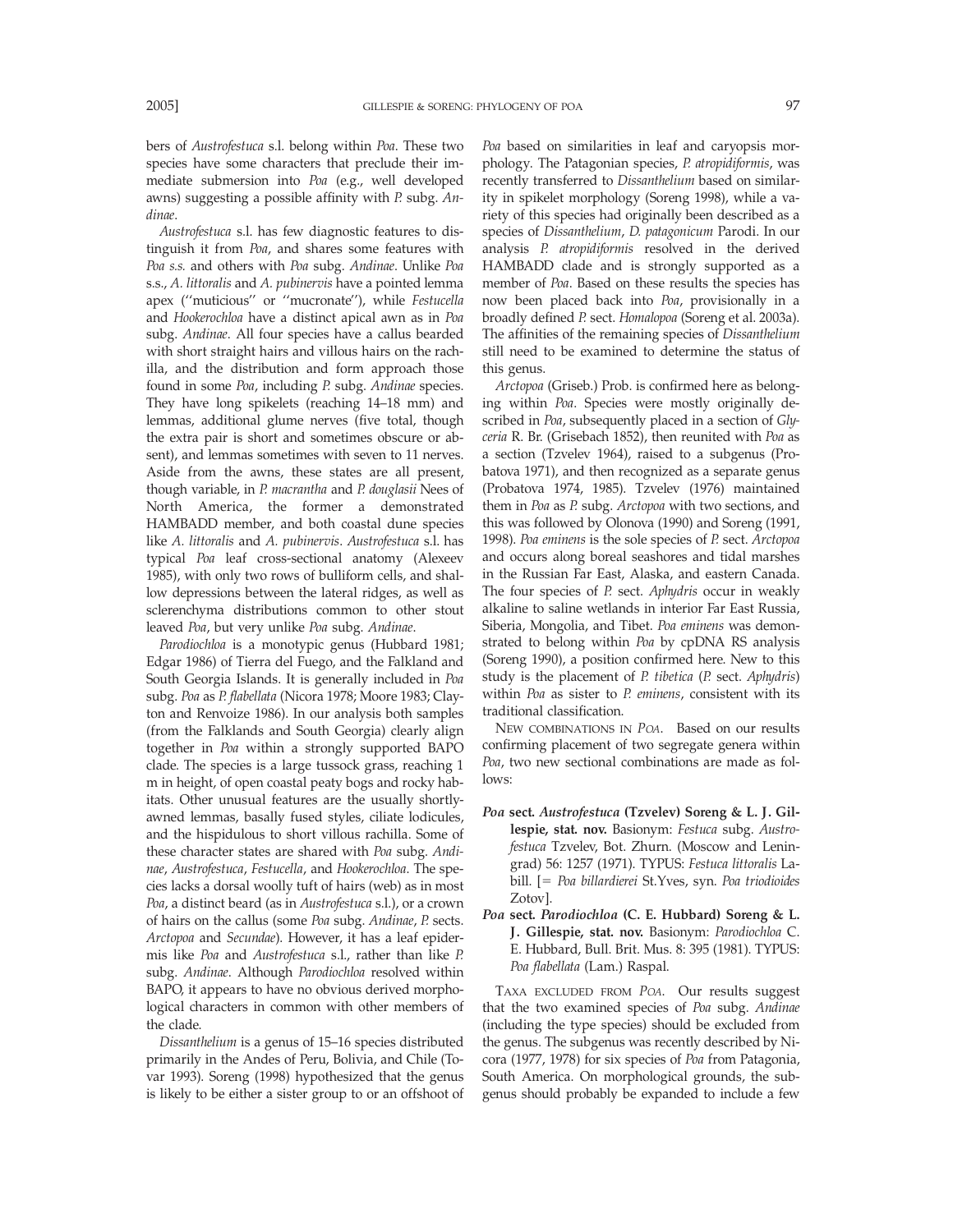additional species, P. subenervis Hack. of the same region (but P. stepparia Nicora excluded), and P. cookii (Hook. f.) Hook. f. and P. ramosissima Hook. f. from subantarctic islands. All species occur in cold wetlands, either coastal or brackish to fresh water interior ones. Poa subg. Andinae is distinct on morphological grounds, sometimes having well developed lemma awns (P. andina, awns to 3 mm long), fairly strongly ciliate ligules, a loose crown of callus hairs, and always with leaves with multiple, block-like and highly sclerified, longitudinal ridges adaxial to each vascular bundle, each ridge separated by narrow furrows with rows of bulliform cells. This combination of features is otherwise absent in Poa, but is similar to that found in Bellardiochloa (lemma awned, crown of callus hairs, and similar adaxial leaf blade epidermal features). Our preliminary data suggest that P. subg. Andinae is misplaced in Poa and should be considered a separate genus, belonging near Arctagrostis, Arctophila, and Dupontia. More extensive sampling of Poeae genera is necessary for a more precise placement of the taxon.

Dryopoa is a monotypic genus of Australia, considered by its author to be allied with Poa (Vickery 1963). Its sole species was originally described in Festuca and then transferred to Poa, before being considered as a separate genus. More recently, Dryopoa has been allied with Scolochloa Link, and both genera considered as segregates of Festuca (Clayton and Renvoise 1986). Our analysis, based on incomplete data, supports placement near Festuca, rather than near Poa.

INFRATRIBAL RELATIONSHIPS. Analyses presented here resolve a Poinae clade, consistent with Soreng and Davis's (2000) analyses resolving a clade comprising subtribes Poinae, Alopecurinae, and Miliinae (the latter two not examined here). However, the two studies do not agree on structure within this clade and the closest ally of Poa. Soreng and Davis in both cpDNA and combined cpDNA and morphological analyses resolve Poa and Bellardiochloa as sister taxa [excluding Puccinellia stricta (Hook. f.) Blom] and the following structure: Dupontia ((Bellardiochloa + Poa) (Arctagrostis (Milium + Beckmannia + Alopecurus + Phleum))). Here Poa was sister to a strongly supported clade comprising all other Poinae genera sampled, Arctagrostis, Dupontia, Arctophila, and P. subg. Andinae.

Although infratribal relationships were not the focus of this study and few Poeae genera were included, our results are consistent with Soreng and Davis's (2000) alignment of Phippsia and Puccinellia with the Festuca lineage, rather than with the study by Catalán et al. (2004), which supports its traditional alignment closer to Poa (Clayton and Renvoise 1986). Among the more than 20 species of Puccinellia evaluated for RS variation, all have proved to have a cpDNA type only remotely related to Poa and allied to Phippsia, Scolochloa, and Catabrosa Trin. (Soreng 1990; Choo et al. 1994; Gillespie and Boles 2001). This group of allied genera is now treated as subtribe Puccinelliinae (Soreng et al. 2003b). Puccinellia stricta, reported by Soreng and Davis (2000) as sister to Poa, is now considered a probable sample switching error since new unpublished cpDNA sequence data of LG place the species within Puccinellia.

Phylogeny and Major Clades of Poa. The cpDNA phylogeny presented here, for the most part, is consistent with currently recognized classification systems of Poa (Tzvelev 1976; Edmondson 1980; Soreng 1998). The phylogeny closely matches the traditional species groups, infrageneric classification, and ideas on phylogenetic relationships based on morphological characters, and has allowed us to place some of the many species and species groups that have never previously been incorporated into an infrageneric classification. Despite extensive hybridization, polyploidy, and reticulation, and the suggestion of the genus as "a single huge polyploid complex" (Stebbins 1950, p. 405), there is considerable phylogenetic structure within the genus and clearly defined major clades based on cpDNA. There appears to be much deeper structure in Poa than is implied by its simple division into two subgenera.

Congruence among the cpDNA RS phylogenies presented here and in Soreng (1990) and Gillespie and Boles (2001) suggests that the proposed cpDNA phylogeny of Poa is highly stable. Soreng's analysis was based on a mostly independent set of restriction sites detected using digests of total cpDNA (only four enzymes were shared between the two studies, corresponding to a maximum overlap in sites of 7.7%), and included numerous species not sampled here (23 species in common, about 50% of the species were not resampled here). Gillespie and Boles's study, focused primarily on arctic species of Poa, was based on the same methods and DNA regions utilized here, but included fewer taxa (34 versus 92 in the present study). All three analyses support the division of Poa into five major clades (albeit with some differences in circumscription in Soreng's study) and the position of ArcSyl as the basal-most clade. Correspondence between the clades in Soreng's analysis and those defined here is as follows: Soreng's cpDNA group  $I = ArcSyl$ ; groups II and III = BAPO; group IVA = PoM; IVB+C = HAMBADD; group  $V =$  SPOSTA. The five major clades of Poa are described in detail below, along with an overview of morphological characters supporting each clade and comparisons with recent classification systems.

ARCSYL. The ArcSyl clade, first described in Soreng (1990, group I), is confirmed as a monophyletic group, but without bootstrap support. The consistent union of P. subg. Arctopoa and P. sect. Sylvestres in molecular analyses is not supported by any known morphological or other traditional data. All analyses support its position as the basal-most clade in the genus,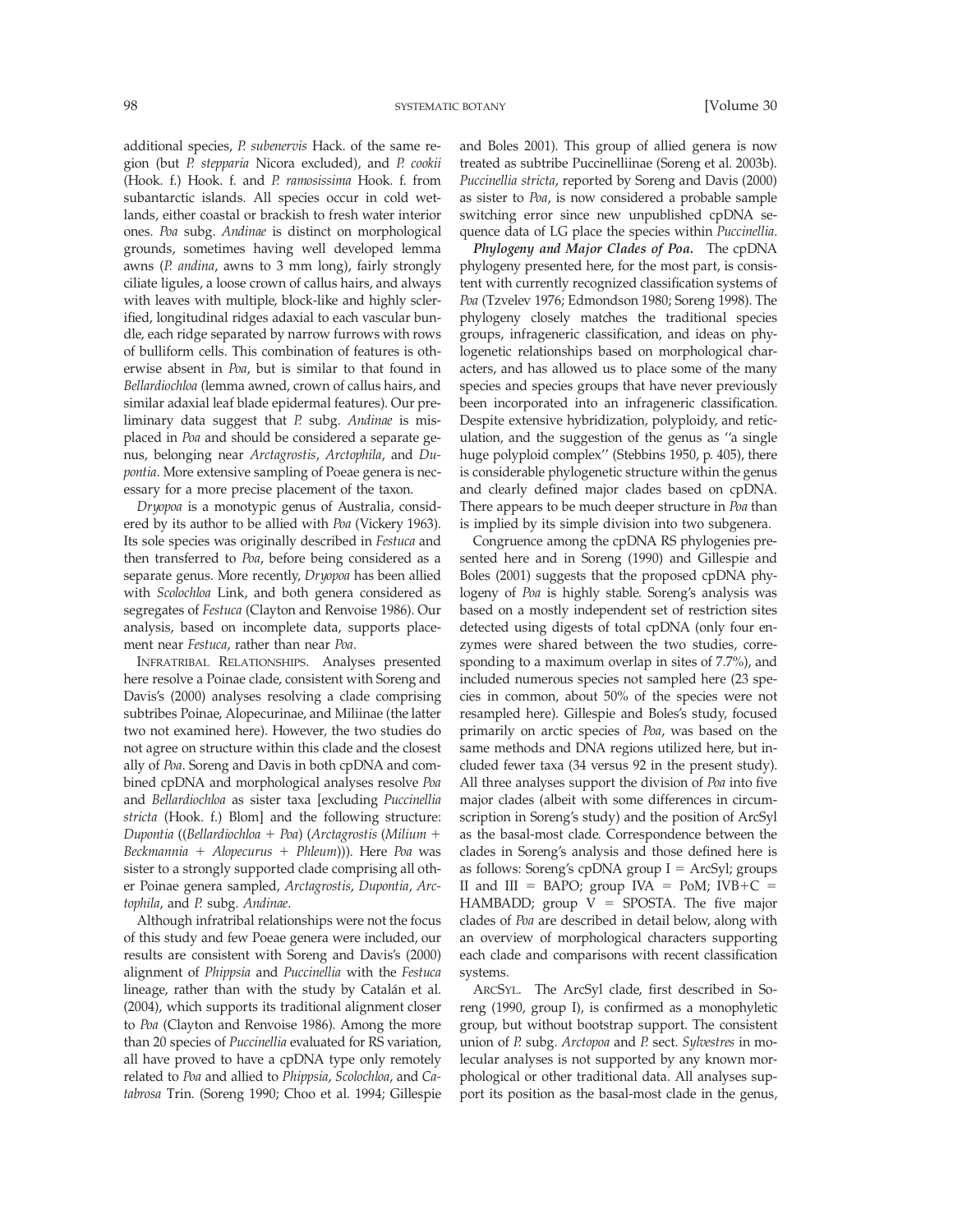except for those based on the Dollo criterion, which either resolve a clade comprising ArcSyl and BAPO (as detected here) or P. sect. Alpinae (Soreng 1990: group II) as basal to the rest of Poa.

The two sections of P. subg. Arctopoa resolve as sister taxa with weak or no bootstrap support, and differ in surprisingly few cpDNA characters from members of P. sect. Sylvestres. Species are united by ecological tolerance of salts and other minerals and similar wet habitat. All species are robust with long thick rhizomes and lemmas with soft hairs that are mostly confined to the basal portions of the veins. Poa eminens (monotypic P. sect. Arctopoa) has a crown of hairs rather than the typical Poa web on the callus, while P. sect. Aphydris lacks callus hairs. In addition to P. tibetica sampled here, there are three other known species of P. sect. Aphydris.

Poa sect. Sylvestres is a recently named section (Soreng 1998) based on a previously recognized species group of eastern North America (Marsh 1950) plus several species from western North America. All are species of rich, shady woodlands endemic to North America. So far no diagnostic characters, either morphological or molecular, have been identified that unites them. The section is placed in P. subg. Poa by the presence of a typical web on the callus of the lemma (except P. autumnalis, which is glabrous). The web is unique to *Poa* among grasses and based on the proposed phylogeny is likely to be an apomorphy of the genus, with lack of a web (e.g., P. subg. Arctopoa) due to loss rather than being a plesiomorphic state. All species expected to belong in the section (with the possible exception of P. laxiflora Buckley) have now been sampled and all resolve within ArcSyl. Within the section only one subclade was resolved comprising P. alsodes, P. marcida, and P. wolfii (P. saltuensis Fernald & Wiegand might also belong here as it united with P. alsodes in Soreng 1990), but no morphological characters have been identified to support this grouping.

BAPO. This clade is strongly supported here (and in Gillespie and Boles 2001), and comprises primarily two strongly supported main lineages, P. sects. Bolbophorum and Alpinae, and P. sect. Ochlopoa. In contrast, these lineages are paraphyletic in Soreng's (1990) analysis, with P. alpina (group II) diverging before P. annua (group III, P. sect. Ochlopoa) from the main Poa lineage. All three studies support the position of BAPO between ArcSyl and the rest of Poa, and the considerable genetic divergence of the two main lineages (indicated by long branch lengths). Although P. sects. Alpinae and Bolbophorum are usually closely allied or united in one section (Tzvelev 1976; Edmondson 1980), they have not previously been allied to P. sect. Ochlopoa. Nevertheless, the two lineages do share some morphological, ecological, and biogeographical features. They are mainly of open habitats, either subalpine, temperate steppe, or

Mediterranean grasslands. Most of the species are confined to a broadly defined European Mediterranean Region. One or a few representatives of each section extend eastward into Asia, while P. alpina is the only species indigenous to the New World, in arctic-alpine North America. Species are low growing and fairly tender leaved, with upper culm sheaths closed for about 1/4 of their length, or more in P. sect. Ochlopoa  $(1/3-2/3)$ , and terete, usually smooth, panicle branches, and many tend to be calciphiles. Poa sect. Bolbophorum species have basally thickened sheaths as storage organs, and some have a web on the callus. Poa sect. Alpinae species lack callus hairs and are strictly intravaginally branching, with a tendency for the old dead sheaths to persist and envelope the newer shoots. Poa sect. Ochlopoa species are mostly annuals, of which P. annua and P. infirma have become widespread weeds, and several, including the perennial P. supina, can reproduce stononiferously by rooting at the decumbent stem nodes. Members of this section also lack callus hairs, generally have smooth epidermises (with few if any short hooked hairs, none on the palea keels though these are generally villous), and are gynomonoecious, producing pistillate terminal flowers within spikelets.

The inclusion of Parodiochloa in the BAPO clade, and specifically as sister to the P. sect. Ochlopoa lineage seems odd, but is well supported in the cpDNA phylogeny. This large tussock grass of coastal habitats in southernmost South America seems to have no obvious derived morphological characters in common with other members of BAPO, and it is geographically isolated and as remote as possible from the other mainly western Eurasian members of the clade.

SPOSTA. This clade has been detected in all three cpDNA studies of Poa with the same general structure, although with limited character support in each case. Poa sect. Secundae elements assemble about the base as an unresolved complex (analysis 1), paraphyletic group (analyses 2 and 3; Gillespie & Boles, 2001), or clade (Dollo analysis; Soreng 1990, group VD). Species of P. sect. Secundae are generally of arid regions or somewhat saline wetlands, and are all primarily North American, with disjunct populations of P. hartzii in Svalbard and Wrangel Island in high arctic Eurasia, and P. secunda subsp. secunda and P. stenantha in southern South America. These species have sheaths closed  $1/10-1/5$  their length, moderately long anthers  $(1.5-$ 3.5 mm), calluses with a crown of short hairs (0.2–2 mm long) or glabrous, and lemmas somewhat weakly keeled in some species. All nine species comprising the section (Soreng et al. 2003a), except for P. unilateralis Scribn., have now been sampled. Although Tzvelev (1976) placed P. hartzii in P. sect. Abbreviatae, Soreng (1991) placed it in P. sect. Secundae, a position confirmed here and in previous studies (Gillespie et al. 1997; Gillespie and Boles 2001).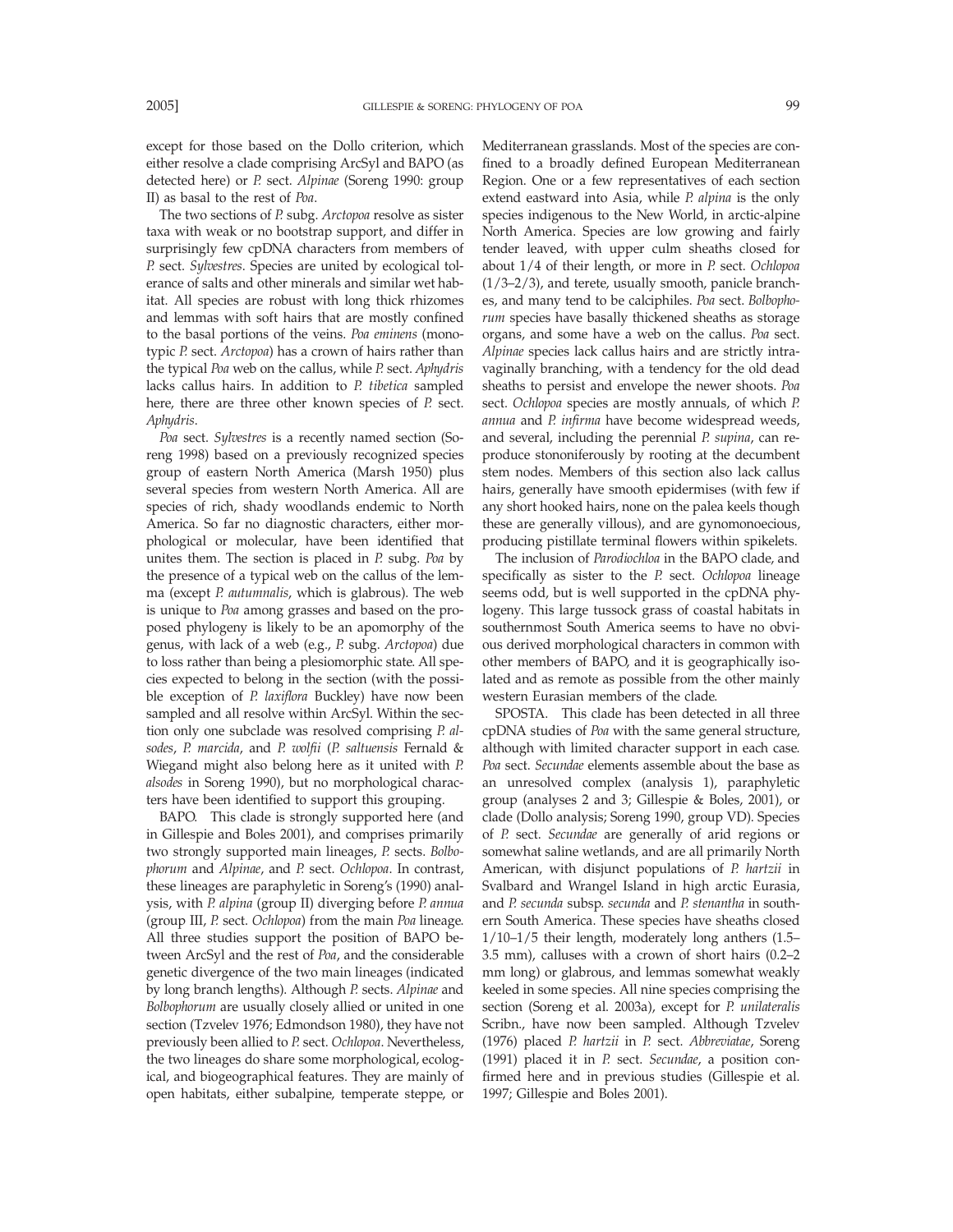The remaining taxa form a clade (POSTA  $=$  Soreng's group VE) in all three studies. Poa sect. Pandemos is the next lineage to diverge and, as in previous studies, has a long branch length and is well separated from P. sect. Secundae elements below and its OSTA sister group. The section is centered in Europe and is circumscribed to include only two species, P. trivialis and P. fertiana Bois. & Reut. Both species are short-lived, stoloniferous perennials, with densely scabrous panicle branches, sheaths closed  $1/4-1/2$ , flat, acute tipped blades, long acute ligules, moderately short anthers (1.2–1.8) [-2.0] mm), lemmas sparsely hairy on the marginal veins and keel or only on the keel, and palea keels that are finely tuberculate but not beset with hooks.

The OSTA clade was strongly supported in the three studies, but with little internal structure. Poa sect. Abbreviatae was the only section in the clade that resolved as monophyletic. The section is circumscribed as having mostly intravaginal branching, sheaths closed only  $1/6 - 1/4$  their length, moderately scabrous panicle branches, and short anthers (0.2-1 [-1.8] mm long). Species are mainly calciphiles of alpine and arctic distribution. This small section has a centre of diversity in western North America and Far East Russia (Tzvelev 1976; Soreng et al. 2003a), with a single species (P. abbreviata) reaching Europe.

Poa sects. Oreinos and Tichopoa and some elements of P. sect. Stenopoa formed an unresolved complex at the base of OSTA with little genetic divergence. Poa sect. Tichopoa, native to Eurasia, is sometimes included as a subsection within P. sect. Stenopoa (Tzvelev 1976), and comprises two to three species depending on circumscription. Species share a rhizomatous habit and strongly compressed culms and nodes, but are otherwise indistinct from P. sect. Stenopoa. Poa sect. Oreinos is characterized by more or less smooth, terete or sulcate panicle branches and short anthers (0.2–1 [-1.3] mm long), combined with extravaginal branching, a cespitose or weakly stoloniferous habit, and sheaths closed mostly  $1/3-1/2$  of their length. They tend to be alpine or subalpine and prefer soggy habitats. Seven or ten species comprise the section, depending on whether members of the P. laxa Haenke complex (including P. flexuosa and P. fernaldiana) are treated as subspecies (Soreng 1985, 1990) or species (Tzvelev 1976; Edmondson 1980). Our samples of P. flexuosa from Norway, P. fernaldiana from eastern North America, and P. leptocoma s.s. all align in the OSTA polytomy, as does P. paludigena Fernald & Wiegand (Soreng 1990). The latter two species are unusual in this section in having quite scabrous branches (although P. leptocoma is variable in this regard). On the other hand, P. paucispicula, sometimes treated as a subspecies of P. leptocoma (Tzvelev 1976), resolved within HAMBADD (see discussion under that clade).

Poa sect. Stenopoa is a large, complex, mainly Eur-

asian section, with a few elements in North America and one disjunct in South America. The section did not resolve as a clade, but this is not surprising as it is presumably the group from which the other, more specialized OSTA sections are derived. Chromosome numbers are high and often variable, and hybridization and introgression occur frequently among species (Olonova 1998). Species are perennials without well developed rhizomes, with mainly extravaginal branching, sheaths closed 1/10-1/5 their length, panicle branches sharply angled (mostly densely scabrous along the angles), and anthers of moderate length ([1] 1.2-2 [-2.5] mm). The lemma hairs are generally short  $(< 1$  mm) and the callus is glabrous or webbed. Probatova (1985) recognized two subsections in Far East Russia: P. subsects. Breviligulatae V. Jirásek (some culms nodes above the middle) and Longiligulatae V. Jirásek (culms nodes all below the middle). The clade in analysis 1 comprising P. glauca (major part), P. interior, and three Chinese-Central Asian species (P. altaica, P. asperifolia, and P. urssulensis) may correspond to P. sect. Longiligulatae. A subclade comprising the latter three species and two P. glauca haplotypes was detected in all analyses and was the only strongly supported clade in OSTA.

POM. Analyses presented here and by Gillespie and Boles (2001) resolved a strongly supported P. sect. Poa clade. In Soreng's (1990) analysis, P. iberica, representing the closely related section Macropoa, is also located here (group IVA), differing from the two species of P. sect. Poa examined by a single autapomorphic character. All three studies support PoM and HAM-BADD as sister clades, consistent with Edmondson's (1980) classification placing P. sects. Poa and Macropoa together and adjacent to P. sect. Homalopoa (the largest section in HAMBADD, and the only one in Eurasia). In contrast, Tzvelev's (1976) treatment of P. sect. Poa as a subsection in a broadly defined section together with P. sects. Alpinae and Bolbophorum (both members of BAPO) and the separation of this section and P. sect. Macropoa in his classification (P. sect. Homalopoa is positioned between) are not supported here.

Species of PoM are meadow, mesic steppe, or alpinearctic plants native to the northern hemisphere. Poa sect. Macropoa is confined to temperate Eurasia, while P. sect. Poa is widespread in temperate and arctic areas and includes two species in Patagonia, P. pratensis subsp. alpigena and the endemic P. yaganica Speg. Plants of P. sect. Poa are rhizomatous and have sheaths closed  $(1/4-)$   $1/3-1/2$  of their length and panicle branches terete and nearly smooth or moderately to less often densely scabrous. The anthers are moderate in length  $(1.2-]$  1.4-2.5 [-3] mm), the lemmas are pubescent with moderately long hairs on the nerves (1-2.5 mm), and there is a distinct web on the callus. Poa sect. Macropoa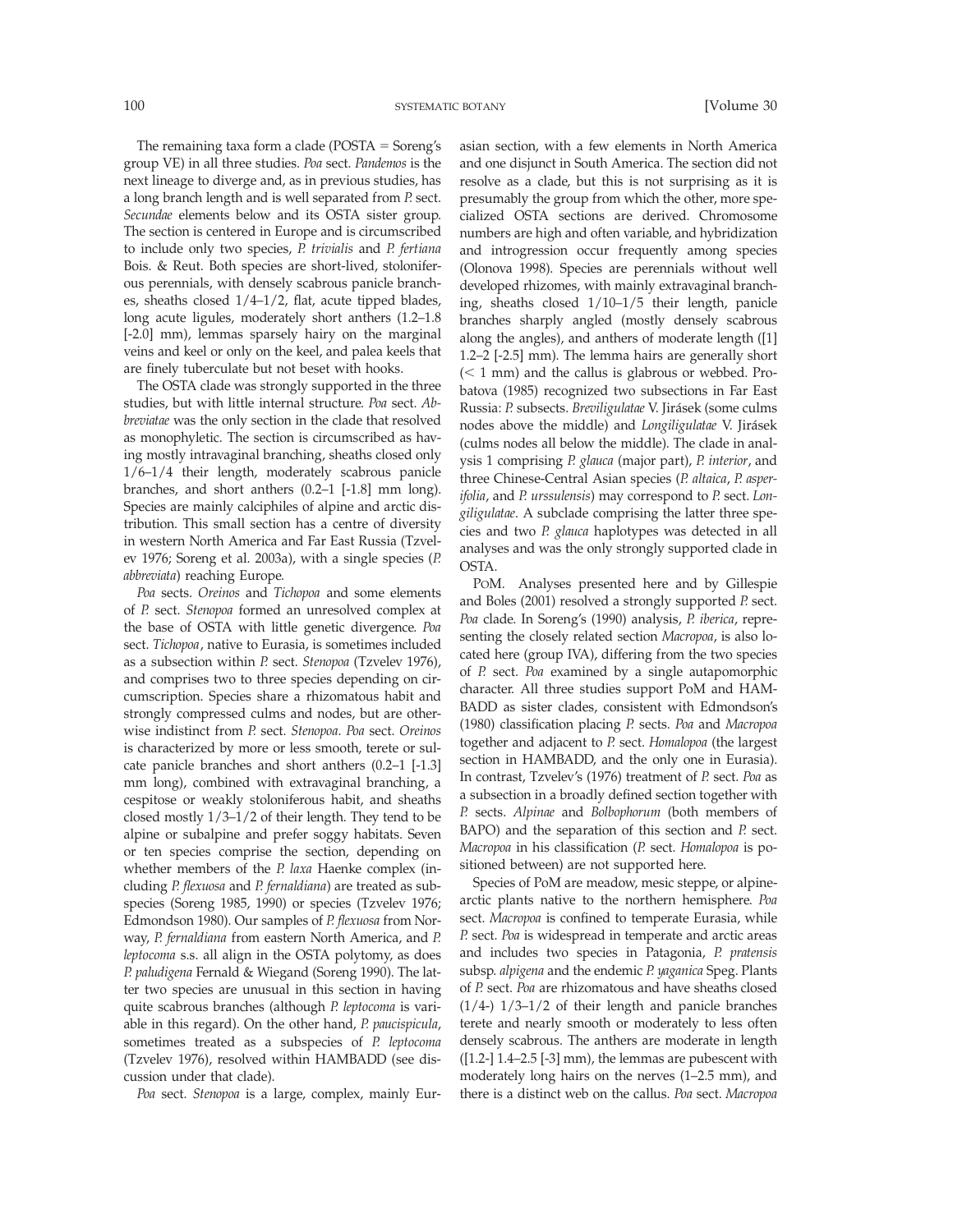species are similar, but have sheaths generally more closed  $(2/3-5/6)$  and glabrous lemmas and calluses.

Poa sect. Poa is species rich and fairly homogeneous, but is sometimes further subdivided into two groups: 1) Poa subsect. Malacanthae (Roshev.) Prob. (Probatova 1985), or P. sect. Cenisia Asch. & Graebn. (Edmondson 1978, 1980), encompasses P. arctica and relatives (including P. lanata Scribn. & Merr. and P. macrocalyx): plants with hairs between the lemma veins and between the palea keels, rather long hairs on the lemma veins, often hairs on the rachillas, and with generally two or three (up to five) panicle branches having few spikelets on them; 2) Poa subsect. Poa encompasses the P. pratensis complex: plants without hairs between the lemma veins or between the palea keels, generally shorter hairs on the lemma veins, lacking hairs on the rachillas, often with more panicle branches (three to five, sometimes two), and often relatively more numerous spikelets. Our cpDNA analyses also retrieved two groups in this section, but differed in the placement of P. macrocalyx within the P. pratensis complex. Poa pratensis subsp. alpigena and P. macrocalyx were found to share identical haplotypes, including a unique 170 bp deletion in the rbcL-ORF106 region (Archambault and Gillespie 2003, unpubl. data). All P. pratensis elements and P. macrocalyx resolve as a clade when the highly variable character 26, which is located in this deletion, is excluded. Loss of the site in these taxa represents a unique synapomorphy and is not homologous with its absence in other Poa taxa.

HAMBADD. This is the largest of the major clades, both in terms of number of species (Table 1, 50 of 98 sampled for cpDNA) and number of sections or major species groups represented, but unfortunately little or no structure was detected within it. Here are placed members of groups from all over the world: P. sects. Acutifoliae (South America), Austrofestuca (Australia and New Zealand), Brizoides (Australia and Japan), Dasypoa (Central and South America), Dioicopoa (North and South America), Homalopoa (Eurasia, North, Central and South America), Madropoa (North America), informal groups "Australopoa" (Australia and New Zealand) and "Punapoa" (Central and South America), and P. atropidiformis (Patagonia). HAMBADD species range in habitat from moist rich temperate deciduous forests to arid subtropical cactus dominated deserts, from high puna and paramo to low arctic, and from wet saline meadows to dry steppe. In habit they range from ephemeral annuals to long lived perennials, from dwarfs no more than a few centimeters tall to 1.5 meters tall, and some have rhizomes, bulbs, or corms. In breeding system they range from primarily self fertilizing to obligate outcrossing. Most are hermaphroditic, but dicliny has developed to various degrees, including gynomonoecism (Homalopoa s.l. and Madropoa), gynodioecism (Madropoa), and dioecism

(Madropoa and Dioicopoa) (Anton and Connor 1995; Soreng and Keil 2003).

With adaptations to so many niches, it is difficult to circumscribe the clade. The species mostly have upper culm sheaths that are closed 1/4 or more of their length, and the sheaths tend to be laterally compressed. Just about all other characters vary as much as possible within the constraints of the overall variation in Poa. For example, most of the species with callus hairs have a single dorsal web of woolly hairs, but in some there are three distinct webs (a dorsal tuft and two other tufts under the marginal veins in many Dioicopoa), sometimes the dorsal web is somewhat diffused across the callus but the hairs are still woolly (some Madropoa), and in some the callus hairs are sinuous or straight and more or less evenly distributed around the callus in one row (a crown) or multiple rows (a beard) (some Dioicopoa, some Madropoa, and Austrofestuca).

The highly unresolved HAMBADD clade was somewhat more resolved, though with little character support, in Soreng's (1990) analysis, with "Australopoa" (IVB: P. sieberiana) basal to remaining species (group IVC) and three species of P. sect. Dioicopoa resolved as a clade (IVC2). In the present analysis a clade with two of five "Australopoa" species examined (including P. sieberiana) was also detected, but varied in membership. Species examined here of P. sect. Dioicopoa had identical RS profiles, but did not resolve as a clade. The group comprising nine species of P. sects. Homalopoa, Madropoa, Brizoides, and "Punapoa" is likely spurious since it includes at least three morphologically distinct taxa and is based on a highly variable character.

HAMBADD likely contains at least 1/3, perhaps as many as  $2/3$ , of the species of the genus, yet we have discovered very little cpDNA variation and no stable phylogenetic structure within it. This suggests that the immediate ancestors of the clade spread widely across the world in fairly recent times and speciated rapidly. More sections and groups are expected to align in HAMBADD as they are tested. Among the unexpected placements was P. paucispicula, which has generally been placed in P. sect. Oreinos (SPOSTA clade). Three geographically separate samples gave the same result. The species has likely been misplaced and, based on a re-examination of morphology, is now thought to be a close relative of P. reflexa Vasey & Scribn. (P. sect. Homalopoa). Poa sect. Brizoides was of undetermined affinity within Poa, and we were surprised when it aligned here. Its two species, P. drummondiana and P. tuberifera Faurie ex Hack., are unusual in having thickened stem bases (not sheaths as in P. sects. Bolbophorum and some Dioicopoa) as storage organs, and occur in Australia and Japan, respectively.

Hybridization and Reticulation. The taxonomy of Poa has long been considered to be "complicated by the widespread occurrence of apomixy and introgres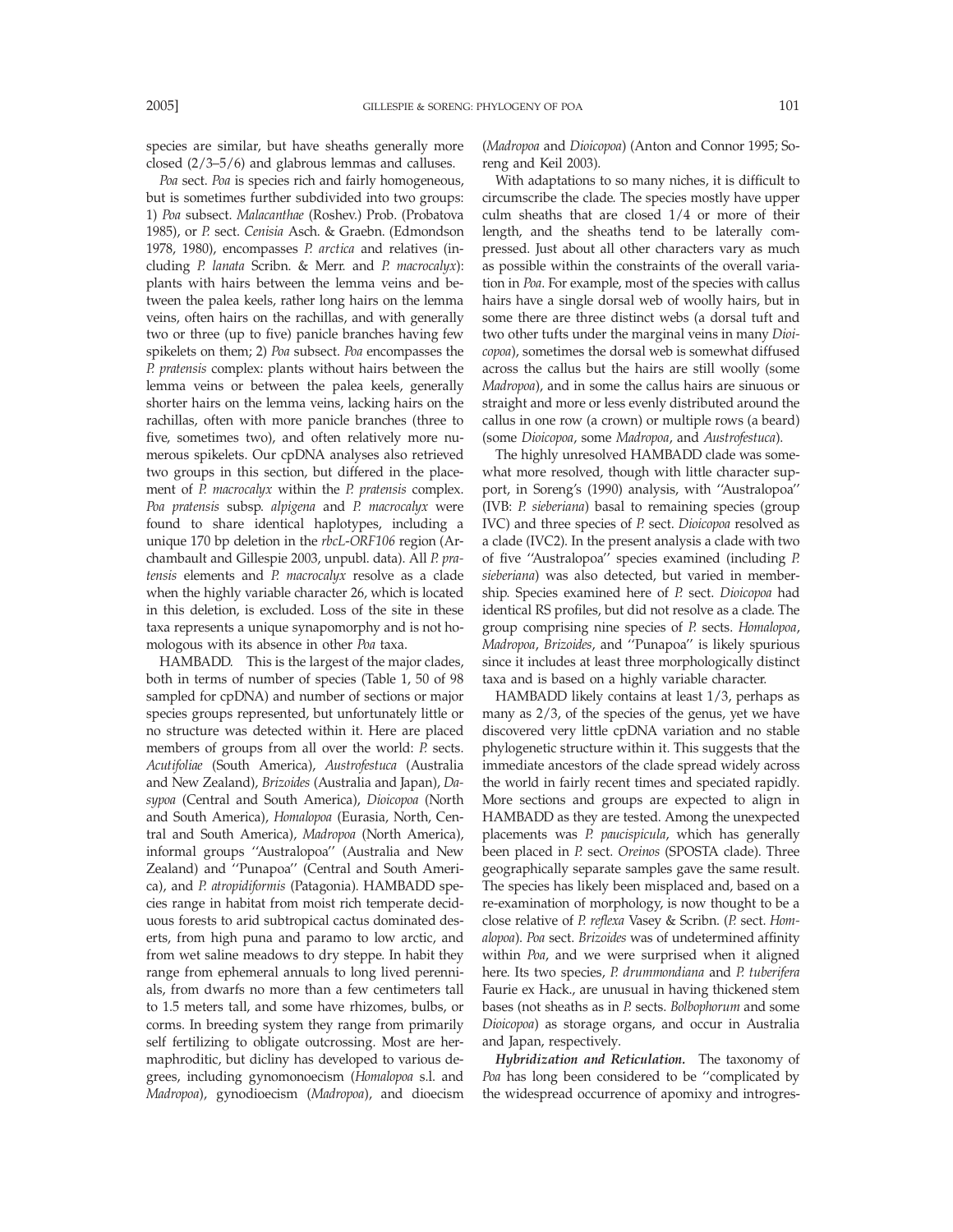sion" (Bor 1952a, pp. 7, 8) and by high ploidy levels (Stebbins 1950). Hybridization is known and postulated to occur frequently in the genus (Tzvelev 1964, 1976), with many species and even higher taxa thought to have a hybrid origin (Soreng 1990). With a sound understanding of the morphologies of the taxa under study, comparisons of cpDNA phylogenies with the traditional classifications may reveal unusual placements that could have resulted from hybridization and introgression. Species may harbor two very different haplotypes that are obviously not related by descent, with one introduced by introgressive hybridization. Cases of stabilized introgressed populations or species have been well documented in which an introgressed haplotype dominates and may be the only one present (reviewed by Rieseberg and Soltis 1991; Rieseberg and Brunsfeld 1992).

Our studies have revealed two clear cases of intersectional hybridization and introgression of cpDNA. The first case, involving the arctic species P. hartzii, was first hypothesized by Gillespie et al. (1997), and confirmed in Gillespie and Boles (2001). Based on the presence of two very different haplotypes, one identical to the dominant P. glauca haplotype (P. sect. Stenopoa) and the other a unique haplotype within P. sect. Secundae, P. hartzii subsp. hartzii was hypothesized to have hybridized with the widespread arctic-alpine species P. glauca, resulting in P. glauca cpDNA transferred into some populations of the former species. In the present study, P. hartzii subsp. alaskana was found to have the same unique Secundae haplotype as the typical subspecies, providing additional evidence for this as the original haplotype of P. hartzii. Among the new sites examined for P. hartzii subsp. hartzii, the P. glauca haplotype was again found only in high arctic sites (Melville Island and Svalbard) and not in low arctic sites (Alaska), confirming that introgression is taking place only in the high arctic, but across a much wider geographical range than previously detected.

A second case of apparent chloroplast capture involves P. bulbosa. Soreng (1990) reported Secundae type cpDNA in P. bulbosa from California, but questioned whether the result was due to reticulation or natural relationship. In contrast, Gillespie and Boles (2001) reported P. bulbosa from Nevada as sister to P. alpina, a placement expected based on morphology and classification. The present study confirms the presence of two distinct haplotypes in P. bulbosa. Two new samples from Oregon were found to have Secundae type cpDNA close to P. curtifolia (a narrow endemic from Washington state), while a sample from Spain (where the species is native, and no members of P. sect. Secundae occur) aligns with P. alpina and P. molinerii (P. sect. Bolbophorum). This is interpreted as a case of hybridization and introgression wherein the cpDNA of a remotely related group (P. sect. Secundae) is transferred across

species boundaries without the introduction of any outward signs of morphological intermediacy. This chloroplast capture has been detected only in some populations of P. bulbosa in western North America where this species is adventive and P. sect. Secundae species are widespread and common.

These examples raise the possibility that extensive hybridization within sections could have occurred yet would be more difficult to detect because the morphologies of more closely related species are often too similar. One possible example is P. glauca in which six haplotypes have been identified, some of which may have derived from hybridization and introgression with other species in P. sect. Stenopoa.

Biogeography. Poa is among the most widely distributed genera of flowering plants, occurring from high arctic regions to subantarctic islands. The five major clades have different ranges, but overlap considerably in distribution. One clade is centered in Eurasia (BAPO) and two in Eurasia-North America (SPOSTA and PoM), with all three reaching South America. ArcSyl is Asian-North American, while HAMBADD is worldwide. With all major clades present in temperate Asia and high species and sectional diversity in Europe and the Mediterranean region, our data provide further support for Soreng's (1990) hypothesis of Eurasia as the center of diversity and speciation. Each major clade appears to represent a major radiation and geographic expansion. We suggest that ArcSyl represents the earliest radiation, or possibly the remnants of two early radiations. BAPO represents the second major radiation, which spread geographically and then contracted in range. One early diverging lineage now survives as a single species, P. (sect. Parodiochloa) flabellata, in southern-most South America, a location remote from other members of the clade. HAMBADD hypothetically represents the most recent major expansion and radiation as the clade is highly derived within Poa, and although highly speciose and distributed worldwide, it has evidently had little time to develop cpDNA variation. Multiple expansions of HAMBADD species may have occurred during Pleistocene glacial periods, times dominated by cooler climates favorable to Poa (Hartley, 1961), and when larger land surface areas were present as sea levels dropped, and arctic, alpine, coastal meadow, and steppe habitats expanded. These range expansions were evidently followed by rapid speciation in the new regions (e.g., Australia).

Although adapted to a cold climate, Poa has managed to spread around the world quite well. Species typically have a tuft of hairs (web on the lemma callus) on their diaspores, which is evidently effective in dispersal by wind or animals. An analogous case is the cool climate genus Epilobium L., which also has a tuft of hairs on their diaspores (seeds in this case) and is widely distributed around the world (Raven 1976; Ra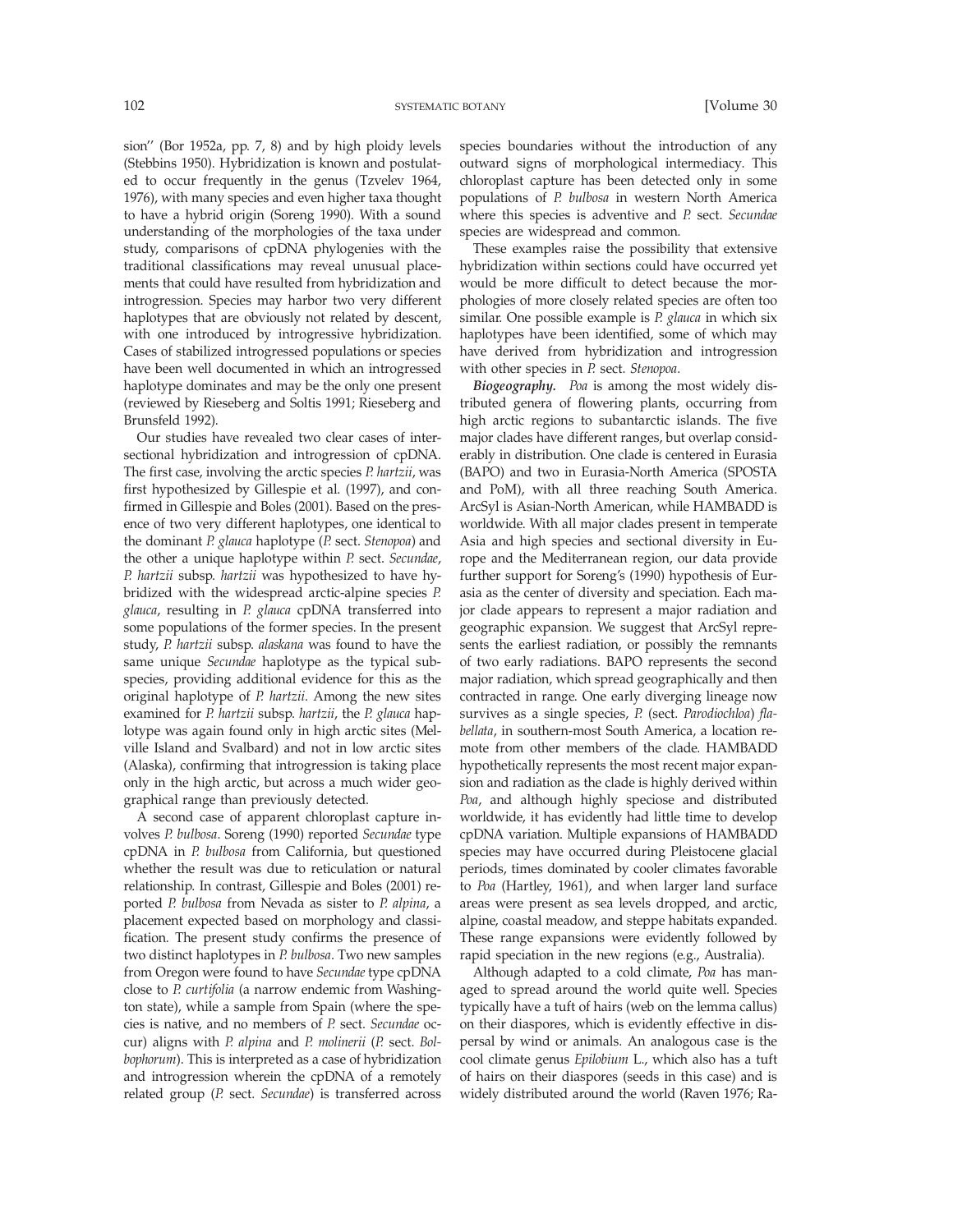ven and Raven 1976). In contrast, Festuca lacks obvious special dispersal mechanisms and has not done so well in establishing and speciating in Malesia, Australia, and New Zealand, even though it is more speciose than Poa in the northern hemisphere and South America

ACKNOWLEDGEMENTS. We gratefully acknowledge Michel Paradis and Saood Omer for assistance with lab work, and Annie Archambault for designing the new "ORF106" primer. We thank the following people for providing samples: S. Aiken, C. Brochmann, A. Brysting, P. Catalán, J. Davis, N. Djan-Chekar, G. Frenzel, O. Haines, T. Haügen, S. Jacobs, E. Nordal, P. Peterson, S. Stoneberg, and S. Wright. Assistance with determinations of Chinese Poa sect. Stenopoa and Festuca was kindly provided by M.V. Olonova and L. Consaul, respectively. Research was funded by grants from the Canadian Museum of Nature.

## **LITERATURE CITED**

- ALEXEEV, E. B. 1976. Austrofestuca (Tzvel.) E. Alexeev comb. nov. A new genus of the family Poaceae from Australia. Byulleten' Moskovskogo Obshchestva Ispytatelei Prirody, Otdel Biologicheskii  $81:55 - 60.$
- -. 1980. Genus Colpodium Trin. s. str. Novosti Sistematiki Vysshchikh Rastenii 17: 4-10.
- -. 1985. Tzvellevia, Festucella and Hookerochloa. Byulleten' Moskovskogo Obshchestva Ispytatelei Prirody, Otdel Biologicheskii 90:  $103 - 106.$
- and N. N. TZVELEV. 1981. Genus Paracolpodium (Tzvel.) Tzvel. (Poaceae). Botanicheskij Zhurnal (Moscow & Leningrad) 66: 86-95.
- ANDERSON, O. D. 2002. Comparison of orthologous and paralogous DNA flanking the wheat high molecular weight glutenin genes: sequence conservation and divergence, transposon distribution, and matrix-attachment regions. Genome 45: 367-380
- ANTON, A. M. and H. E. CONNOR. 1995. Floral biology and reproduction in Poa (Poeae: Gramineae). Australian Journal of Botany 43: 577-599.
- ARCHAMBAULT, A. and L. J. GILLESPIE. 2003. Use of cpDNA sequences for studying the native and introduced taxa of the Poa pratensis complex (Kentucky bluegrass). Poster abstract. Plant Canada 2003: Canadian Botanical Association Annual Meeting and 11<sup>th</sup> New Phytologist Symposium. Antigonish, Nova Scotia, Canada. (http://www.newphytologist.org/ plantspeciation/posters)
- ARNOLD, M. L., C. M. BUCKNER, and J. J. ROBINSON. 1991. Pollenmediated introgression and hybrid speciation in Louisiana irises. Proceedings of the National Academy of Sciences, USA 88:  $1398 - 1402$ .
- BOHLING, N. and H. SCHOLZ. 2003. The Gramineae (Poaceae) flora of the Southern Aegean Islands (Greece). Berin Institut fur Lanschafts- und Pflanzenokologie Universitat Hohenheim 16: 1-88.
- BOR, N. L. 1952a. The genus Poa Linn. in India. Part I. Journal of the Bombay Natural History Society 50: 1-838.
	- -. 1952b. The genus Poa Linn. in India. Part II. Journal of the Bombay Natural History Society 51: 53-103.
	- -. 1960. Grasses of Burma, Ceylon, India and Pakistan (excluding Bambuseae). Oxford: Pergamon Press.
		- 1968. Gramineae. Pp. 1-588 in Flora of Iraq, vol. 9, eds. C. C. Townsend, E. Guest, and A. Al-Rawi. Baghdad: Ministry of Agriculture of the Republic of Iraq.
		- -. 1970. Gramineae. Pp. 1-573 in Flora Iranica: Flora des Iranischen Hochlandes und der Umrahmenden Gebirge: Persien, Afghanistan, Teile von West-Pakistan, Nord-Iraq, Azerbaidjan, Turk-

menistan. Graz, Austria: Akademische Druck und Verlagsanstalt.

- CATALÁN, P., P. TORRECILLA, J. Á. L. RODRÍGUEZ, and R. G. OLM-STEAD. 2004. Phylogeny of the festucoid grasses of subtribe Loliinae and allies (Poeae, Pooideae) inferred from ITS and trnL-F sequences. Molecular Phylogenetics and Evolution 31: 517-541.
- CHOO, M. K., R. J. SORENG, and J. I. DAVIS. 1994. Phylogenetic relationships among Puccinellia and allied genera of Poaceae as inferred from chloroplast DNA restriction site variation. American Journal of Botany 81: 119-126.
- CLAYTON, W. D. 1985. Miscellaneous notes on pooid grasses. Kew Bulletin 40: 727-729.
- and S. A. RENVOIZE. 1986. Genera Graminum. Grasses of the World. Kew Bulletin, Additional Series 13: 1-389.
- DARBYSHIRE, S. J., J. CAYOUETTE, and S. I. WARWICK. 1992. The intergeneric hybrid origin of Poa labradorica (Poaceae). Plant Systematics and Evolution 181: 57-76.
- DEMESURE, B., N. SODZI, and R. J. PETIT. 1995. A set of universal primers for amplification of polymorphic non-coding regions of mitochondrial and chloroplast DNA in plants. Molecular Ecology 4: 129-131.
- DOWLING, T. E., C. MORITZ, J. D. PALMER, and L. H. RIESEBERG. 1990. Nucleic Acids III: Analysis of fragments and restriction sites. Pp. 249-320 in Molecular systematics, 2<sup>nd</sup> edition, eds. D. M. Hillis, C. Moritz, and B. K. Mable. Sunderland: Sinauer Associates.
- DUMOULIN-LAPÈGUE, S., M. -H. PEMONGE, and R. J. PETIT. 1997. An enlarged set of consensus primers for the study of organelle DNA in plants. Molecular Ecology 6: 393-397.
- EDGAR, E. 1986. Poa L. in New Zealand. New Zealand Journal of Botany 24: 425-503.
- EDMONDSON, J. R. 1975. Taxonomic Studies in the genus Poa L. (Gramineae). PhD dissertation. Leicester: University of Leicester.
- -. 1978. Infrageneric taxa in European Poa L. Journal of the Linnean Society, Botany 76: 329-334.
- -. 1980. Poa L. Pp. 159-167 in Flora Europaea, vol. 5, eds. T. G. Tutin, V. H. Heywood, N. A. Burges, D. M. Moore, D. H. Valentine, S. M. Walters, and D. A. Webb. Cambridge: Cambridge University Press.
- -. 1985. Poa. Pp. 470-486. in Flora of Turkey and the East Aegean Islands, vol. 9, ed. P. H. Davis. Edinburgh: Edinburgh University Press.
- FELSENSTEIN, J. 1985. Confidence limits on phylogenies: an approach using the bootstrap. Evolution 39: 783-791.
- GILLESPIE, L. J. and R. BOLES. 2001. Phylogenetic relationships and infraspecific variation in Canadian Arctic Poa based on chloroplast DNA restriction site data. Canadian Journal of Botany 79: 679-701.
- -, L. L. CONSAUL, and S. G. AIKEN. 1997. Hybridization and the origin of the arctic grass Poa hartzii (Poaceae): evidence from morphology and chloroplast DNA restriction site data. Canadian Journal of Botany 75: 1978-1997.
- GIUSSANI, L. 2000. Phenetic similarity patterns of dioecious species of Poa from Argentina and neighbouring countries. Annals of the Missouri Botanical Garden 87: 203-233.
- GOLOBOFF, P. 1999. NONA (NO NAME), ver. 2. Tucumán, Argentina: published by the author.
- GRISEBACH, A. H. R. 1852. Gramineae. Pp. 324-484 in Flora Rossica, vol. 4, ed. C. F. Ledebour. Sumtibus Stuttgart: Librariae E. Schwizerbart.
- HARTLEY, W. 1961. Studies on the origin, evolution, and distribution of the Gramineae. IV. The genus Poa L. Australian Journal of Botany 9: 152-161.
- HEDBERG, O. and I. HEDBERG. 1994. The genus Colpodium (Gramineae) in Africa. Nordic Journal of Botany 14: 601-607.
- HUBBARD, C. E. 1981. Vascular plant collections from the Tristan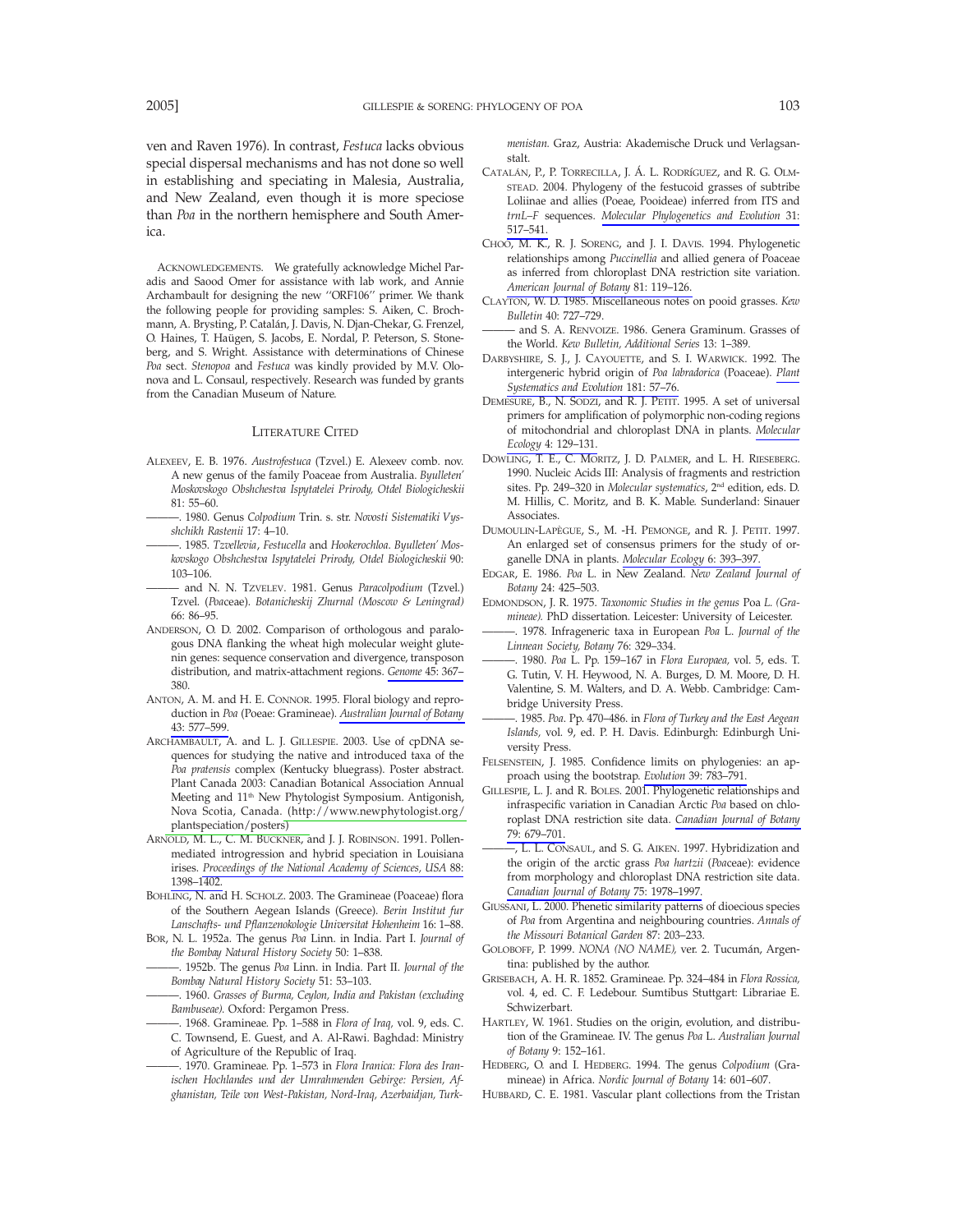da Cuna group of islands. Bulletin of the British Museum (Natural History), Botany 8: 333-420.

- HYLANDER, N. 1953. Taxa et nomina nova in opere meo: Nordisk kärlväxtflora I (1953) inclusa. Botaniska Notiser 1953: 352-359.
- JACOBS, S. W. 1990. Notes on Australian grasses (Poaceae). Telopea  $3:601-603.$
- KISHII, M. 2002. Genus-specific localization of the TaiI family of tandem-repetitive sequences in either the centromeric or subtelomeric regions in Triticeae species (Poaceae) and its evolution in wheat. Genome 45: 946-955
- KORTHOF, H. M. and J. F. VELDKAMP. 1984. A revision of Aniselytron with some new combinations in Deyeuxia in SE. Asia (Gramineae). Gardens' Bulletin, Singapore 37: 213-223.
- LI, D. 2002. Physical localization of the 18S-5.8S-26S rDNA and sequence analysis of ITS regions in Thinopyrum ponticum (Poaceae: Triticeae): implications for concerted evolution. Annals of Botany 90: 445-452.
- LIOU, L. 2003. Poa. Pp. 91-226 in Flora Reipublicae Popularis Sinicae, vol. 9(2), ed. Liu Liang. Beijing: Science Press.
- LLOYD, K. M., A. HUNTER, S. DRAFFIN, D. A. ORLOVICH, and W. G. LEE. 2003. Phylogeny and ecology of New Zealand Festuca species. Abstract. Monocots III: The third international conference on the comparative biology of the monocotyledons and the fourth international symposium on grass systematics and evolution. Ontario, California. http://www.monocots3. org/abstracts/absearch.php3
- MARSH, V. L. 1950. A taxonomic revision of the genus Poa of United States and southern Canada. Ph.D. Dissertation. Seattle: University of Washington.
- MASON-GAMER, R. J. 2001. Origin of North American Elymus (Poaceae: Triticeae) allotetraploids based on granule-bound starch synthase gene sequences. Systematic Botany 26: 757-768.
- MATTHEI, O. 1975. Der Briza-Komplex in Sudamerika: Briza, Calotheca, Chacolytrum, Poidium. Wildenowia 8: 1-168.
- MELDERIS, A. 1978. Poa L. Pp. 140-144 in An enumeration of the flowering plants of Nepal, eds. H. Hara, W. T. Stearn, and L. H. J. Williams. London: Trustees of British Museum (Natural History).
- MOORE, D. M. 1983. Flora of Tierra del Fuego. St. Louis: Missouri Botanical Garden.
- NEGRITTO, M. A. and A. M. ANTON. 2000. Revisión de las especies de Poa (Poaceae) del noroeste argentino. Kurtziana 28: 95-136.
- NICORA, E. G. 1977. Gramineas argentinas nuevas. Hickenia 1: 99-107.
- -. 1978. Poa L. Pp. 1-583 in Flora Patagónica, vol. 3, eds. E. G. Nicora, M. E. De Paula, A. M. Faggi, M. del C. Mariano, A. M. Miante A., L. R. Parodi, C. A. Petetin, F. A. Roig, and Z. Rúgolo de Agrasar. Buenos Aires: Instituto Nacional de Tecnología Agropecuaria.
- and Z. RÚGOLO DE AGRASAR. 1981. Los generos sudamericos afines a Briza L. (Gramineae). Darwiniana 23: 279-309.
- NIXON, K. C. 2002. WinClada, ver. 1.0. Ithaca, NY: published by the author.
- NOLTIE, H. J. 2000a. Notes relating to the flora of Bhutan: XL. Gramineae III, the genus Poa. Edinburgh Journal of Botany 57: 279-289.
- -. 2000b. Poa L. Pp. 475-883 in Grasses of Bhutan, ed. H.J. Noltie. Edinburgh: Royal Botanic Garden and Royal Government of Bhutan.
- OLONOVA, M. V. 1990. Poa L. Pp. 163-186 in Flora Sibiriae, vol. 2 Poaceae (Gramineae), eds. Malyschev, L. I. and G. A. Peschkova. Novosibirsk: Nauka Publishers, Siberia Division. [English translation: 2001. Enfield: Science Pubishers, Inc.]

-. 1998. The system and checklist of Siberian bluegrasses (Poa L.). Turczaninowia 1: 5-19.

PHILLIPS, S. M. 1989. The genus Poa (Gramineae) in Ethiopia. Kew Bulletin 44: 127-137.

-. 1995. Poa L. Pp. 1-420 in Flora of Ethiopia and Eritrea, vol. 7, Poaceae (Gramineae), ed. S. Phillips. Addis Ababa, Ethiopia: National Herbarium, Addis Ababa University, and Department of Systematic Botany, Uppsala University.

- PROBATOVA, N. S. 1971. New species of meadow grass of the genus Poa L. from Yakutia. Novosti Sistematiki Vysshchikh Rastenii 8:  $25 - 27$
- -. 1974. De genere novo Arctopoa (Griseb.) Probot. (Poaceae). Novosti Sistematiki Vysshchikh Rastenii 11: 44-54.
- -. 1985 Poa. Pp. 263-303 in Sosudistyle rasteniya Sovetskogo dal'nego vostoka, vol. 1, ed. S. S. Kharkevich, vol. ed. N. N. Tzvelev. Leningrad: Nauka. [English translation: 2003. Vascular plants of the Russian Far East, vol. 1. Enfield: Science Publishers, Inc.]
- RAJBHANDARI, K. N. 1991. A revision of the genus Poa L. (Gramineae) in the Himalaya. Bulletin, University Museum, University of Tokyo 34: 169-249.
- RAVEN, P. H. 1976. Generic and sectional delimitation in Onagraceae tribe Epilobieae. Annals of the Missouri Botanical Garden 63: 326-340.
- and T. E. RAVEN. 1976. The Genus Epilobium (Onagraceae) in Australasia: a systematic and evolutionary study. New Zealand Department of Science and Industrial Research Bulletin 216:  $1 - 321.$
- REISEBERG, L. H. and S. J. BRUNSFELD. 1992. Molecular evidence and plant introgression. Pp. 151-176 in Molecular systematics of plants, eds. P. S. Soltis, D. E. Soltis, and J. J. Doyle. New York: Chapman and Hall.
- REISEBERG, L. K. and D. E. SOLTIS. 1991. Phylogenetic consequences of cytoplasmic gene flow in plants. Evolutionary Trends in Plants 5: 65-84.
- ST. YVES, A. 1927. Contribution à l'étude des Festuca (subgen. Eu-Festuca) de l'Amérique du Sud. Candollea 3: 151-315.
- SAMBROOK, J., E. F. FRITSCH, and T. MANIATIS. 1989. Molecular cloning: a laboratory manual, 2<sup>nd</sup> edition. Cold Spring Harbor: Cold Spring Harbor Laboratory Press.
- SHARP, D. and B. K. SIMON. 2002. AusGrass: grasses of Australia, ABRS Identification Series [CD]. Queensland: CSIRO Publishing.
- SIMON, B. K. 1986. Studies in Australian grasses: II. Austrobaileya 2: 238-242.
- -. 1993. A key to Australian grasses, 2<sup>nd</sup> edition. Brisbane: Queensland Department of Primary Industries.
- SORENG, R. J. 1985. Poa in New Mexico, with a key to middle and southern Rocky Mountain species (Poaceae). Great Basin Naturalist 45: 395-422.
- -. 1990. Chloroplast-DNA phylogenetics and biogeography in a reticulating group: study in Poa. American Journal of Botany 77: 1383-1400.
- -. 1991. Notes on new infraspecific taxa and hybrids in North American Poa (Poaceae). Phytologia 71: 390-413.
- -. 1998. An infrageneric classification for Poa in North America, and other notes on sections, species, and subspecies of Poa, Puccinellia, and Dissanthelium (Poaceae). Novon 8: 187-202
- and J. I. DAVIS. 2000. Phylogenetic structure in Poaceae subfamily Pooideae as inferred from molecular and morphological characters: misclassification versus reticulation. Pp. 61-74 in Grasses: systematics and evolution, eds. S. W. L. Jacobs and J. Everett. Melbourne: CSIRO Publishing.
- and D. KEIL. 2003. Sequentially adjusted sex-ratios in gynomonoecism, and Poa diaboli (Poaceae), a new species from California. Madroño 50: 300-306.
- -, J. I. DAVIS, and J. J. DOYLE. 1990. A phylogenetic analysis of chloroplast DNA restriction site variation in Poaceae subfam. Pooideae. Plant Systematics and Evolution 172: 83-97.
- -, L. GIUSSANI, and M. NEGRITTO. 2003a. Poa. Pp. 505-580 in Catalogue of New World grasses (Poaceae): IV. Subfamily Pooideae, eds. R. J. Soreng, P. M. Peterson, G. Davidse, E. J.